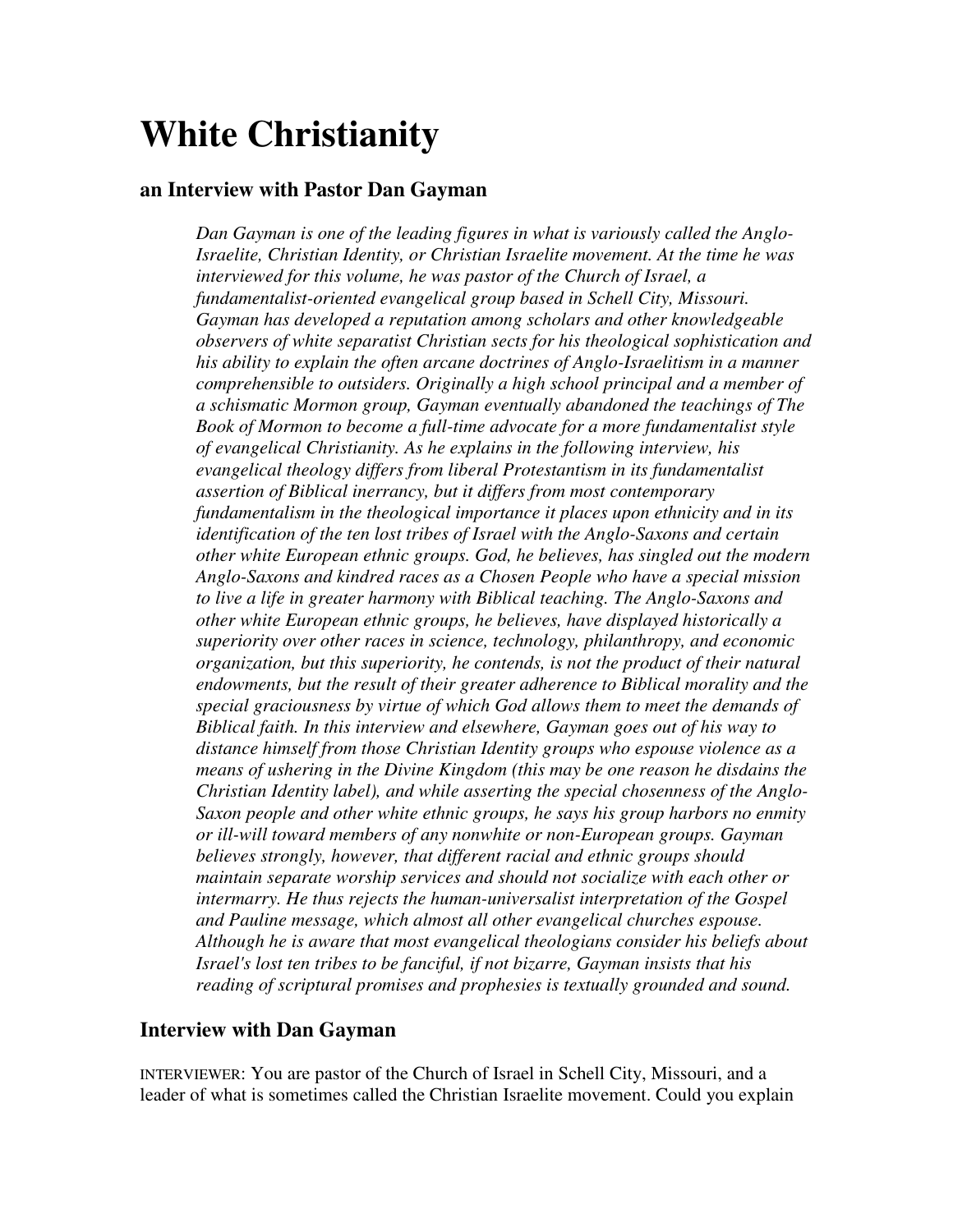what the Christian Israelite movement is, and how it differs from more mainline evangelical Christianity?

GAYMAN: Well, first of all, I am not sure just exactly what is meant by the Christian Israelite movement. We do not perceive the Church of Israel as being a movement per se. It certainly is not a political movement. It is not really even a religious movement. It is simply a means by which some people are seeking to express their Biblical and spiritual feelings, and I don't know that it really qualifies to be a movement.

INTERVIEWER: Then how would you describe the basic tenets of the Church of Israel?

GAYMAN: The basic tenets of the Church of Israel are pretty much mainstream in many areas, so I'm not sure if you want me to focus on those points of theological agreement with what we'll call the establishment Christian churches of this country, or whether you would want me to focus on those areas that make us different.

INTERVIEWER: Why don't you give us a little of both, some of the similarities and the differences.

GAYMAN: Okay, I think where we overlap ... we are Trinitarian, historically we embrace all of the historic Christian creeds, all of the creedal statements of Christianity. In addition to the creeds of a Trinitarian position on the Godhead, we are also, I think, very orthodox in our treatment of what we would call the basic, fundamental doctrines of the church. And I believe that it is only in the area of identifying the lost ten tribes of Israel that we would have a major divergence from the establishment religious belief system that is presently in place in most of the Christian churches of our country. Only in respect to the identification of the lost ten tribes of Israel and perhaps related issues do we have significant differences.

Now there is one other major difference that I think probably should be underscored. That difference would be the manner in which the standard of what we would call Bible morality is looked upon by many of the establishment churches of our generation. The Church of Israel holds to a more historic, Biblical definition of morality, and that would be interpreted by us as refusing to change our moral standards with the passing of time. One of the tenets of our belief holds that God is unchanging, that He speaks the infallible, unchanging word of truth. Therefore, we believe that the same moral standards that were, say, given to the Israelites of the Old Testament are as valid in our genera-tion as they were at the time they were first given. So we would differ not only in terms of identifying the lost ten tribes of Israel, but also we would certainly differ with the establishment churches in terms of our upholding a moral standard of belief for the Bible.

INTERVIEWER: On the morality issue, then, you basically would take the view of the more fundamentalist or conservative evangelical churches, as opposed to some of the liberal Protestant mainline? Is that what you are saying?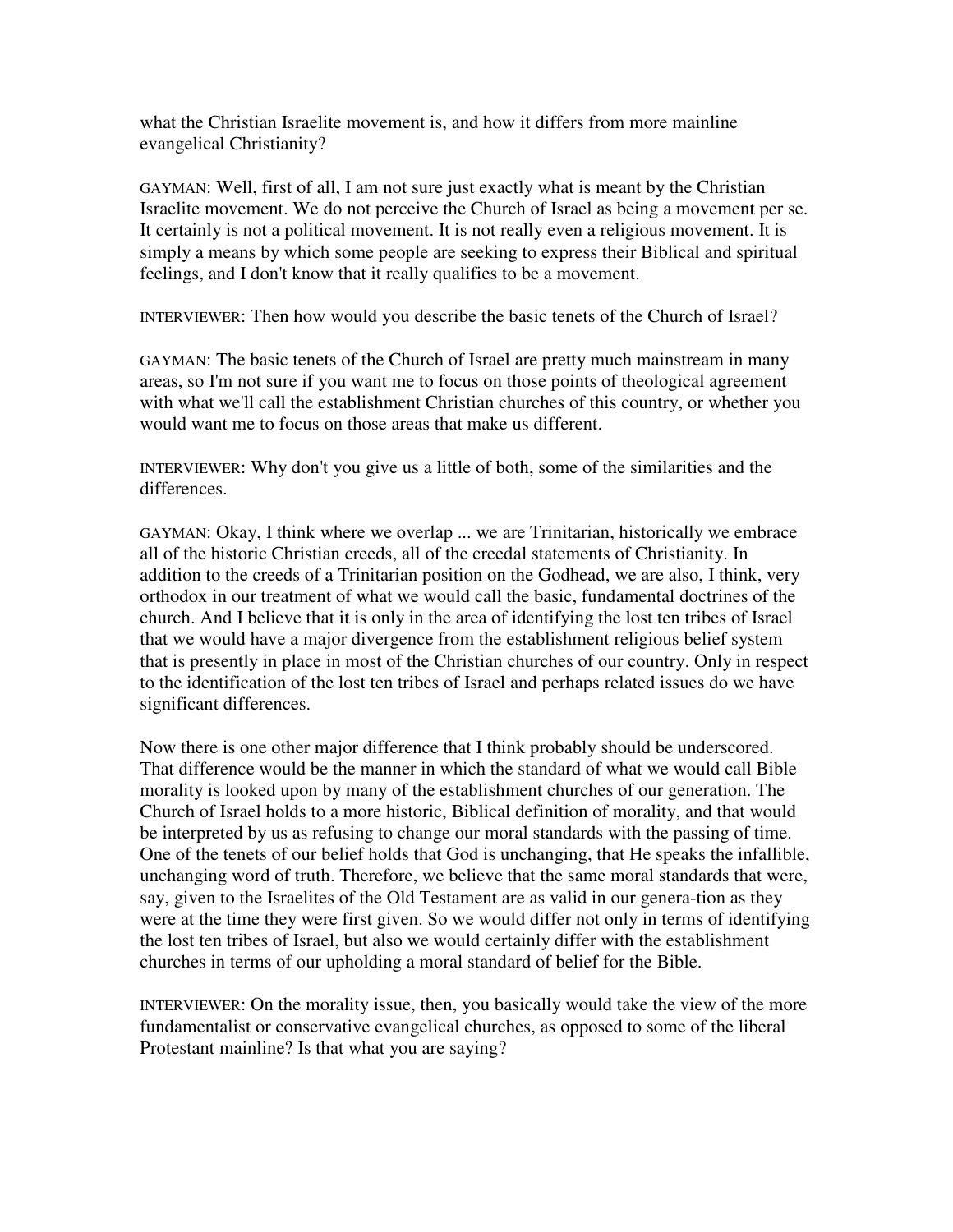GAYMAN: That is correct. We would certainly tend, without reservations, to be far more conservative than is currently the unfolding pattern in the moral belief system of establishment Christianity.

INTERVIEWER: Okay. Let's take up the issue of the identification of the lost ten tribes, since that's clearly what distinguishes you from the more typical fundamentalist church. Could you explain your views on that?

GAYMAN: Yes, we believe that the identification of the lost ten tribes of Israel is singularly a very important theological belief for the Church of Israel. Now, obviously the very name of the church, Church of Israel, would indicate that the word "Israel" holds a position of great promi-nence in our belief system, which is true. Eighty-five percent of the total Bible consists of the Old Testament scripture, which is a book written exclusively to, for, and about Israel. It only talks about other nations and/or peoples in the context of their relation to the Israelites of the Old Testament. We also believe that the other 15 percent of the Bible, the New Testament, is a book that simply confirms the pledges, covenants, and promises made to the Israelites of the Old Testament. Therefore, we look at the Bible as being an Israelitish book, believing that every author of all of the sixty-six books of the Bible descended from Abraham, Isaac, and Jacob, the father of the twelve tribes of Israel. In this sense, then, we very much believe that the Bible is a book that points out the covenants, both conditional and unconditional, that were made with the Israelites in the Old Testament.

What happened to ten of those tribes at the time of the Assyrian captivity seven hundred years before the birth of Christ becomes of paramount importance to us because we believe that God has not forgotten the unconditional covenants and pledges made to these people at a time when they were still residing in their separate kingdoms, that is, the kingdom of Judah, with its capital in Jerusalem, and the kingdom of Israel, with its capital in Samaria. So those covenants and promises to the Israelites, many of them made unconditionally to the whole house of Israel, to all twelve tribes—all of those prophecies hold a very prominent place in the total spectrum of the theology of the Church of Israel. It is very, very important for us to know what happened to ten of the twelve tribes after they were carried into captivity by the Assyrian armies. We know what happened to the southern kingdom, made up of Judah and Benjamin and portions of Levi. A remnant from those tribes returned at the end of the seventy-year Babylonian captivity. However, that does not satisfy the need to know what happened to the greater body of the Israelites, that is, the ten tribes of Israelites. We believe that those people can be identified in history and that their movement across the geographic locations on a map can be fairly well and accurately pinpointed.

INTERVIEWER: What happened to these ten tribes? Who are their current descendants?

GAYMAN: The ten tribes today are to be identified among the great mass or millions of people who are generally referred to as the Anglo-Saxon and kindred peoples of the earth. These nations comprise the British Commonwealth of Nations, the United States of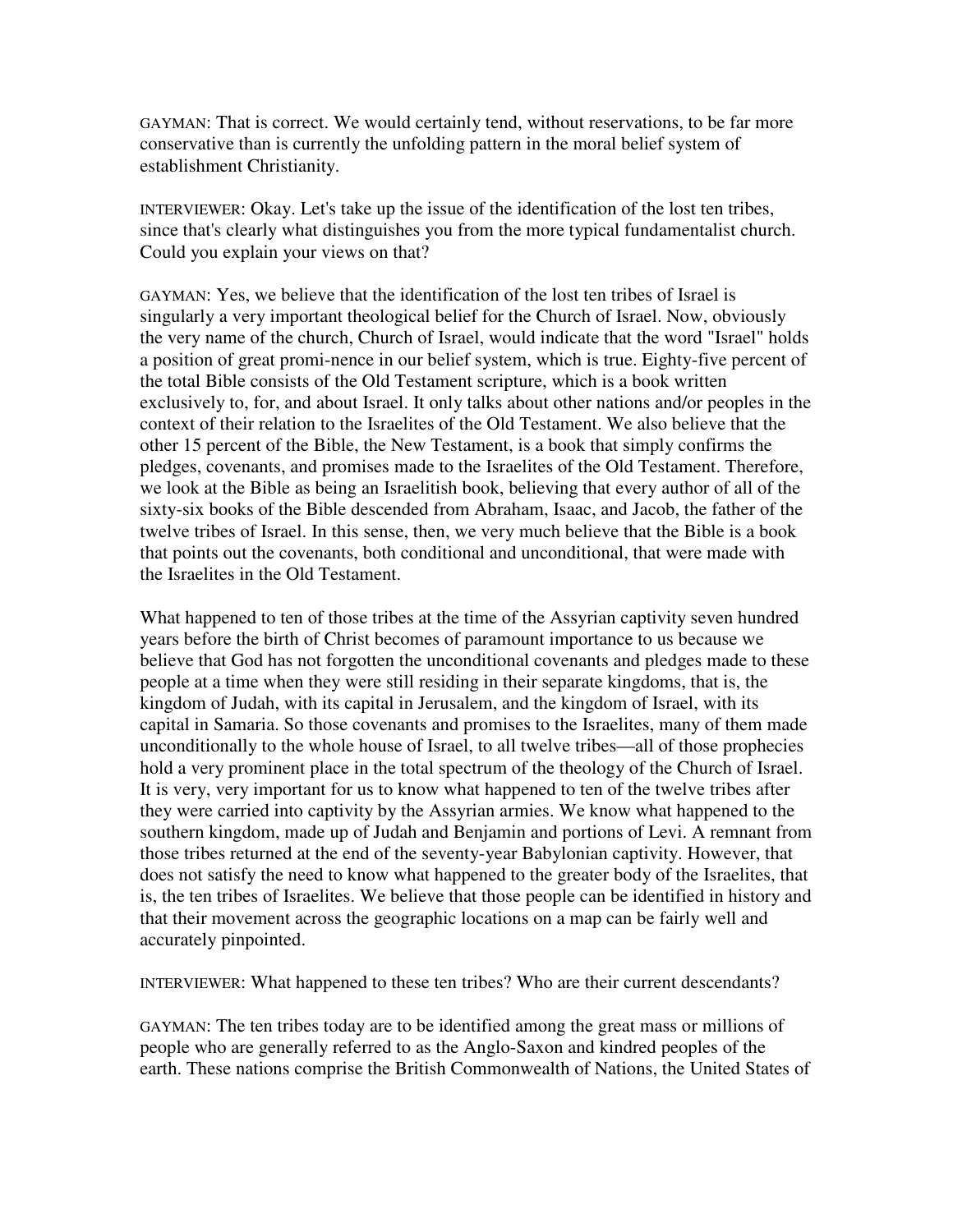America, the Dominion of Canada, Australia, New Zealand, all of Europe, portions and places in Africa, and other scattered places of the earth.

INTERVIEWER: So the descendants of these lost tribes today are not the present Jewish people, they are the white, northern European, Anglo-Saxon and Nordic people, is that correct?

GAYMAN: That is true with this exception. We believe that there are people in the world today who are called Jews who are descended from the southern kingdom of Judah. They are people mostly from the tribe of Judah, of the remnant that returned at the end of the seventy-year Babylonian captivity, together with maybe a small percentage of the tribe of Benjamin and the tribe of Levi. But we could not be persuaded that that small number of people constitutes the whole House of Israel. We believe the whole House—the main body of twelve-tribed Israel—that went into dispersion at the time of the Assyrian captivities, those tribes remain in dispersion today, and they comprise the greater body of the total Israelite population. The Jews make up a very small percentage of that total population.

INTERVIEWER: What evidence is there for believing that the white, Anglo-Saxon peoples around the globe are the descendants of these ten lost tribes? Is there any DNA evidence? What sort of facts do you base your conclusions upon?

GAYMAN: Our conclusions are based on a number of confirming points of evidence, the first of which might be a careful reading of the Bible to ascertain what it says about the potential future of the seed of Abraham, Isaac, and Jacob. What were these people to be famous for? What were they to do in history? How were they to multiply? What would be their spiritual influence upon the nations of the world? As you carefully chronicle all that the Bible has to say about the millions of people that were to descend from Abraham and the prophetic promises made to him, you find only one people on the face of the earth that are made up of a nation and a company of nations, as in Genesis 3 5:11—a group of nations that are called a multitude of nations that were to rise up in the midst of the earth, as in Genesis 48. We believe that through a careful examination of all that the Bible states about the twelve tribes of Israel, we could certainly say that these people are really able to be identified only among the Anglo-Saxon nations of the world. Now, may I hasten to say also that our conclusions are not just based entirely upon what we will say are applied interpretations of the Bible. We believe that in the field of heraldry—much of the same heraldry that was assigned to the twelve tribes of Israel in the book of Numbers in the Old Testament has found its way into the heraldry of the Anglo-Saxon nations of the world. We also believe that much of the kind of activity that the Israelites were famous for in the Old Testament can also be found present among the Anglo-Saxon peoples of the earth.

INTERVIEWER: Do you believe that the members of these ten tribes, or the descendants of these ten tribes, have some special religious mission today?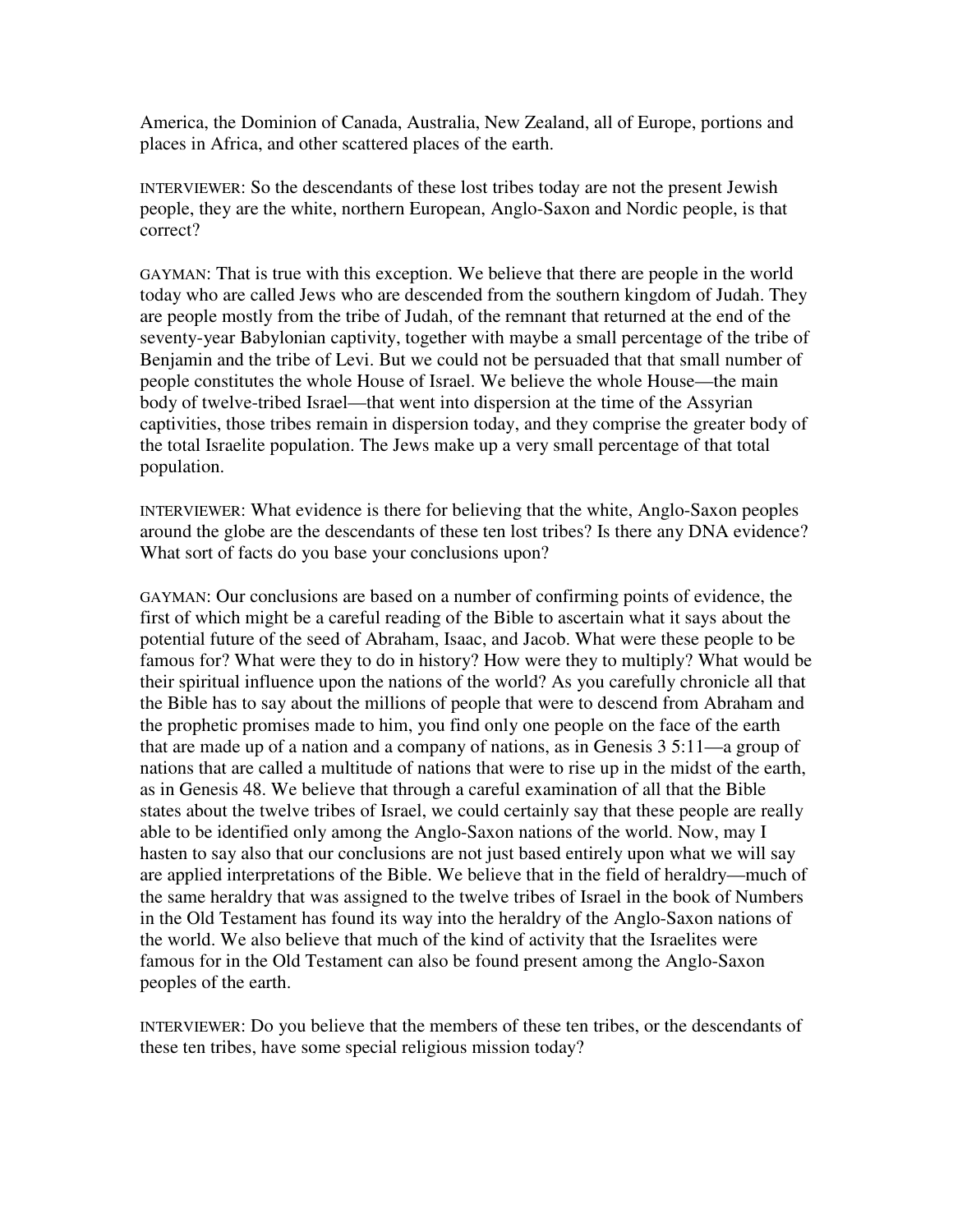GAYMAN: Yes, we believe that historically the Israelites of the Old Testa-ment were to be a light to the world. They were to be the people through whom God would bless all of the nations of the earth. And we believe that if, for example, you look at the last, say, five hundred years of history, or at least since the Protestant Reformation in the sixteenth century, it has been the nations of the Anglo-Saxon world that have brought advances in medicine. They have brought advances in scientific creativity and knowledge. They have opened up their storehouses of agricultural productivity to the world. They have endeavored to rescue and rush to the aid of victims of every kind of cataclysmic event on earth. If there is an earthquake somewhere or a major tidal wave, you can be sure that somewhere from the Anglo-Saxon world, help will be on its way to whatever other portion of the world is suffering from some major calamity. So we feel that the Anglo-Saxon population of the world has historically been very ready and willing to allocate their resources and their knowledge to the assistance of these various and sundry people that were in trouble in any given location on earth.

INTERVIEWER: Do you believe that Anglo-Saxons are in some sense morally, spiritually, or intellectually superior to other ethnic groups?

GAYMAN: We do not believe that the Anglo-Saxon people are necessarily superior to any other ethnic group, but do believe that their success, their greater prosperity, their higher standard of living are no mere acci-dents or products of chance. The fact that the Anglo-Saxon people have historically generated the highest standards of living on the planet, we believe, derives entirely from their willingness to apply the principles of the Bible. Perhaps any other nation that wanted to likewise apply biblical principles might find themselves being blessed also. But we believe it of central importance that the Anglo-Saxon people have embraced Christianity and the Bible as the standard for their spiritual and moral value system in this present world, in contrast to, say, the Muslims, who run with a different theological program, and in contrast to the Jews and Judaism, in contrast to the Oriental world or to just about any other segment of the world. We feel that if there is a tendency for the Anglo-Saxon world to be blessed, it is because they have followed the Bible far more closely than others and have endeav-ored to apply the Bible and Christianity to their national life.

INTERVIEWER: So basically you are saying that the Anglo-Saxons, while they have displayed superior achievements in many areas, their superior achievement is not due to genes, or to climate, or to geography, or to the accidents of history. It's due primarily to their biblical faith—they have been more faithful to the Bible and any possible superiority is due to this.

GAYMAN: Yes, and may I add to that the fact that the Anglo-Saxon people, being the descendants of the twelve tribes of Israel, have a special calling and election to become a blessing to all the other peoples of the earth. In other words, every people that God has created may have their unique calling, but the Israelites have a unique calling and blessing in the election of God to bring the blessings of God to the rest of the world. We believe that a cursory examination of history would confirm very quickly that most of the technological blessings and advances of the last 150 years have basically come from the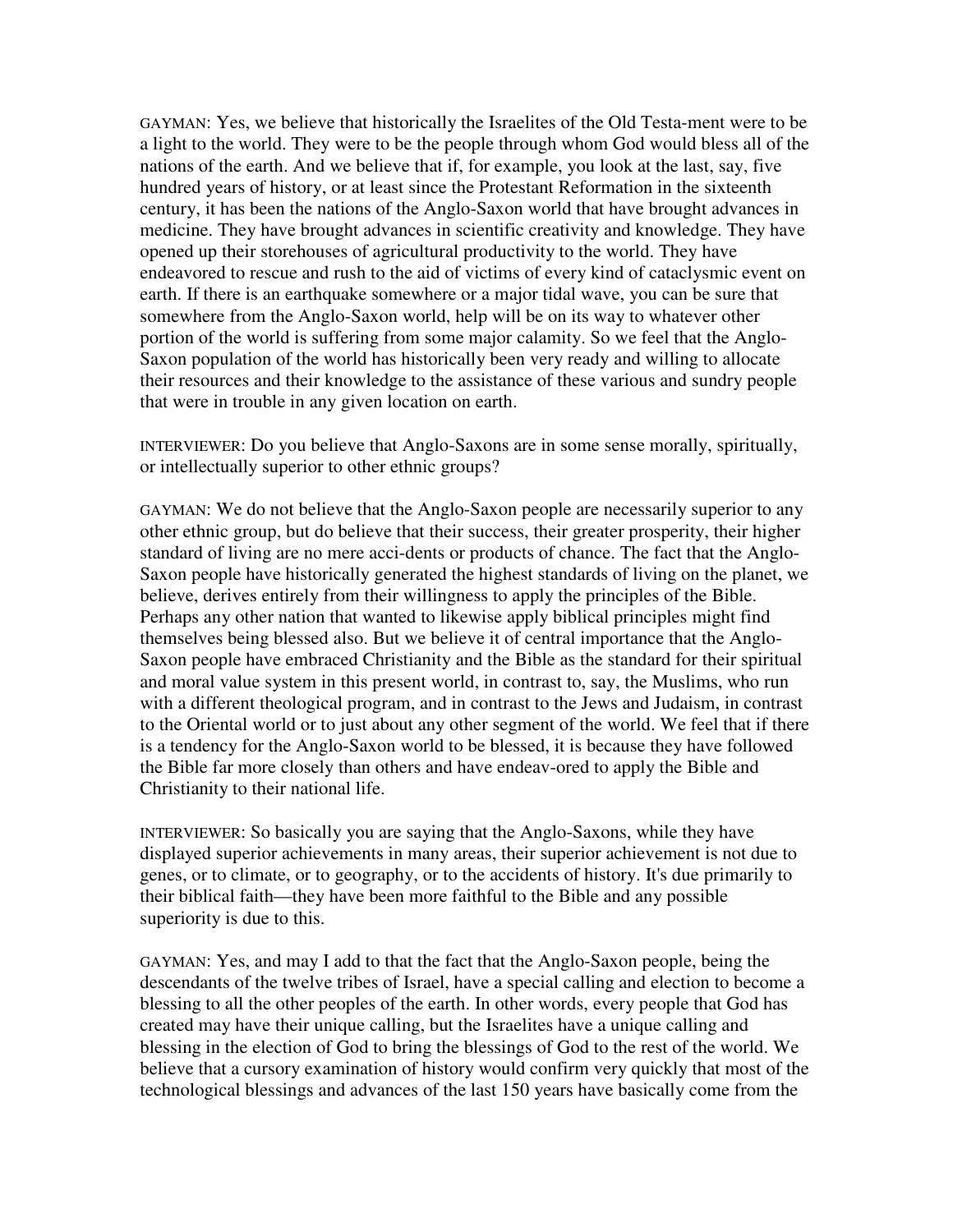Anglo-Saxon nations of the world, and we want to emphasize that when we say Anglo-Saxon, we use the word Anglo-Saxon and kindred peoples of the earth. Sometimes it may not be possible to be inclusive enough if you just say Anglo-Saxon because we believe that there's a family of people that can be brought together through the word "kindred," all of which are part of the Anglo-Saxon world.

INTERVIEWER: Who would be these kindred peoples? Would they include Germans? Swedes?

GAYMAN: Yes, they would include people like the Germans and the Swedes and the Danes and people that sometimes might not always be thought of as being part of the Anglo-Saxon world.

INTERVIEWER: What about southern and eastern Europeans—Italians, Turks, Poles, Romanians, etc.?

GAYMAN: I would say that there may be pockets of those people that would fit into the category of the Anglo-Saxon kindred peoples, but just to say that they all broadly fit there, I don't believe that that would be a true statement.

INTERVIEWER: You believe, though, that the Anglo-Saxons and kindred peoples have a special, God-ordained mission to be a light unto the nations ...

GAYMAN: Yes, sir.

INTERVIEWER: ... both in terms of morals and religiosity, but also in terms of scientific progress and technology?

GAYMAN: Yes, scientific progress and technology, I think that they would certainly be leaders and forerunners and trailblazers in all of those areas.

INTERVIEWER: What are your views of non—Anglo Saxon, nonwhite Christians? Where, for instance, do black Christians or Hispanic Christians or Korean Christians fit in? Do you believe that they are created in the image of God and that they can find salvation through faith in Jesus Christ?

GAYMAN: We believe that all of the nations, all of the separate and distinct races of the earth, are the creation of God. God has uniquely designed and placed His mark of ownership on all of those races. Each of those races has the ability and the proclivity to worship God in the manner and means by which He ordained that they would worship Him. We believe that each of those distinctive races can relate to God. They can all connect to God. How that happens we do not pretend to know. We do not speculate on that. We simply believe that all races bear the image that God created them to bear. They have their own unique, distinctive design and mark of ownership that God has placed upon them, and we believe that in every distinct race there is a difference in calling, there's a difference in their uniqueness. Some are gifted in some areas. Others are gifted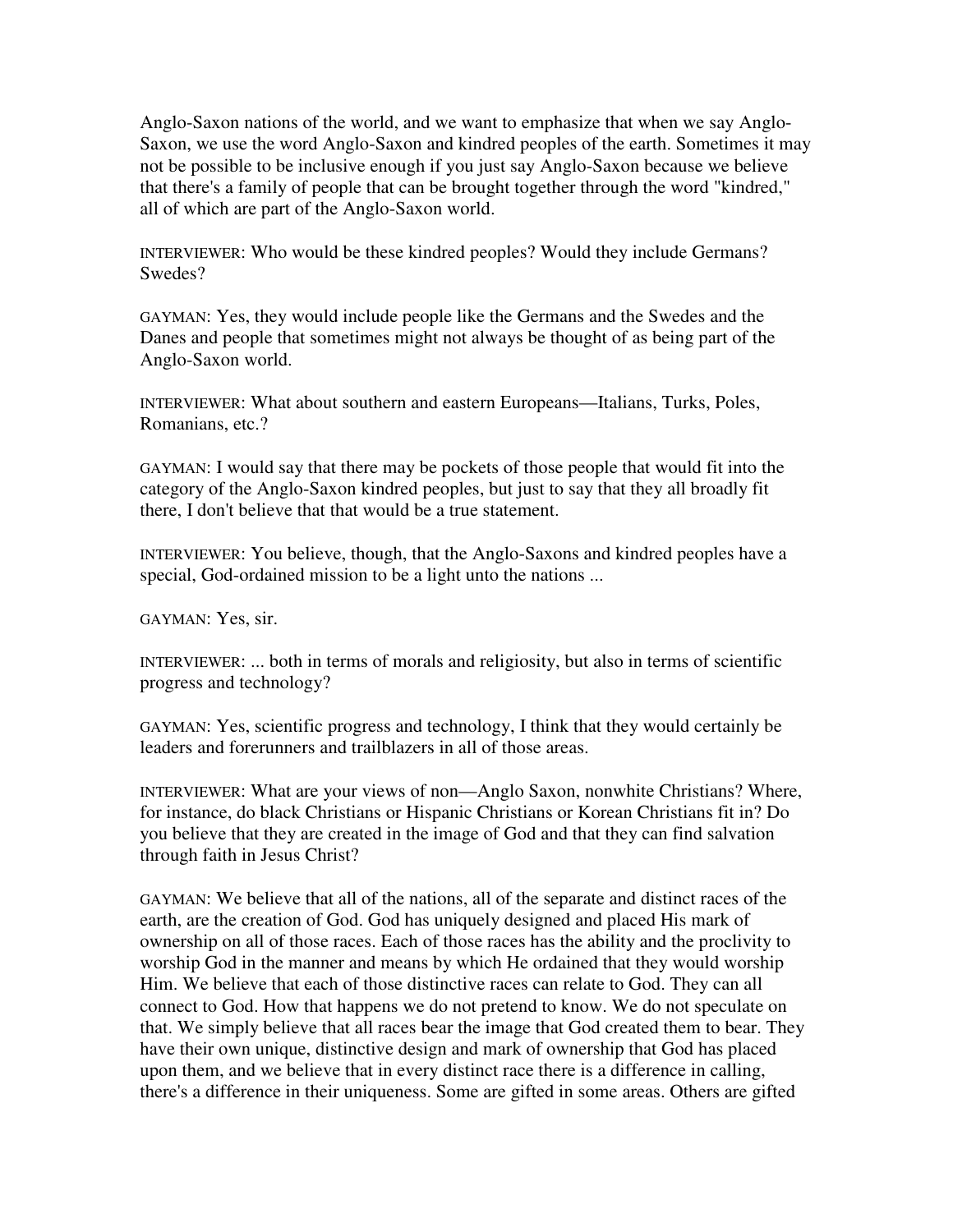in other areas, so we would say that there is a tendency for all of the created races to relate to God in a unique and different way. The Arab world, for example, does not relate to the God of Christianity in the same way that the Anglo-Saxon world would relate. The Moslem world would not relate to the Bible. They relate better to the Koran. They do not relate to Jesus Christ. They relate better to Allah and to Mohammed. The same would be true for Judaism. Modern Jewry would not relate to the Lord Jesus Christ. They relate to their understanding of the God of the Old Testament, Jehovah or Yahweh, so they would certainly not relate to God or connect to God in the same way that the Anglo-Saxon world would.

By and large, the Oriental world has always connected to God through philosophers, various and sundry religious leaders, and people that have risen up in their history, such as Buddha and others of well-known fame in the Oriental world. So the Orientals have not related to God in the same fashion that the Anglo-Saxon world has. The Oriental world has not historically embraced Christianity; only individual Orientals have embraced Christianity. There has never been a national embracing of Christianity among Oriental peoples, in contrast to the Anglo-Saxons, where entire nations have proclaimed Christianity as being their predominant faith. In certain stages of European history, there was almost a conversion of entire nations as Christianity moved across Europe. There is a stark contrast between the way that the Anglo-Saxon world has related historically to Jesus Christ and the way of these other nations. We might summarize all of this by simply saying that all of the distinctive races have their unique way of connecting to God, and we believe that it is an erroneous assumption to believe that *all* of the distinctive created races are going to be able to connect to God in the very same way. We do not believe that the people of the Anglo-Saxon world are going to be able to historically link up with Buddhism and with other Oriental religions simply because it's not in the nature of the Anglo-Saxon to embrace Oriental gods and Oriental ideas about God. And the same is true with regard to the Orientals in relation to Christianity. Only individuals from the Oriental world have embraced Christianity, and only very sporadic individuals from the Anglo-Saxon world have moved into Buddhism or some other Oriental religion. It seems very evident that the Anglo-Saxons have historically embraced one religious faith—Christianity—that the Bible has been pretty much the exclusive book that they have followed, in contrast to the rest of the distinctive races of the earth, all of whom have a different way of approaching and knowing God.

INTERVIEWER: What about, though, nonwhite Christians? You mentioned examples of people who are non-Christian. What about the non—Anglo Saxon, nonwhites who see Christianity as their religion? I'm thinking particularly of African Americans and Hispanics.

GAYMAN: Would you mind clarifying that? I'm not sure that I know exactly what you are saying.

INTERVIEWER: My question is, can nonwhites be Christians in the same way that Anglo-Saxons can be Christians? And if there is a difference, what is the difference?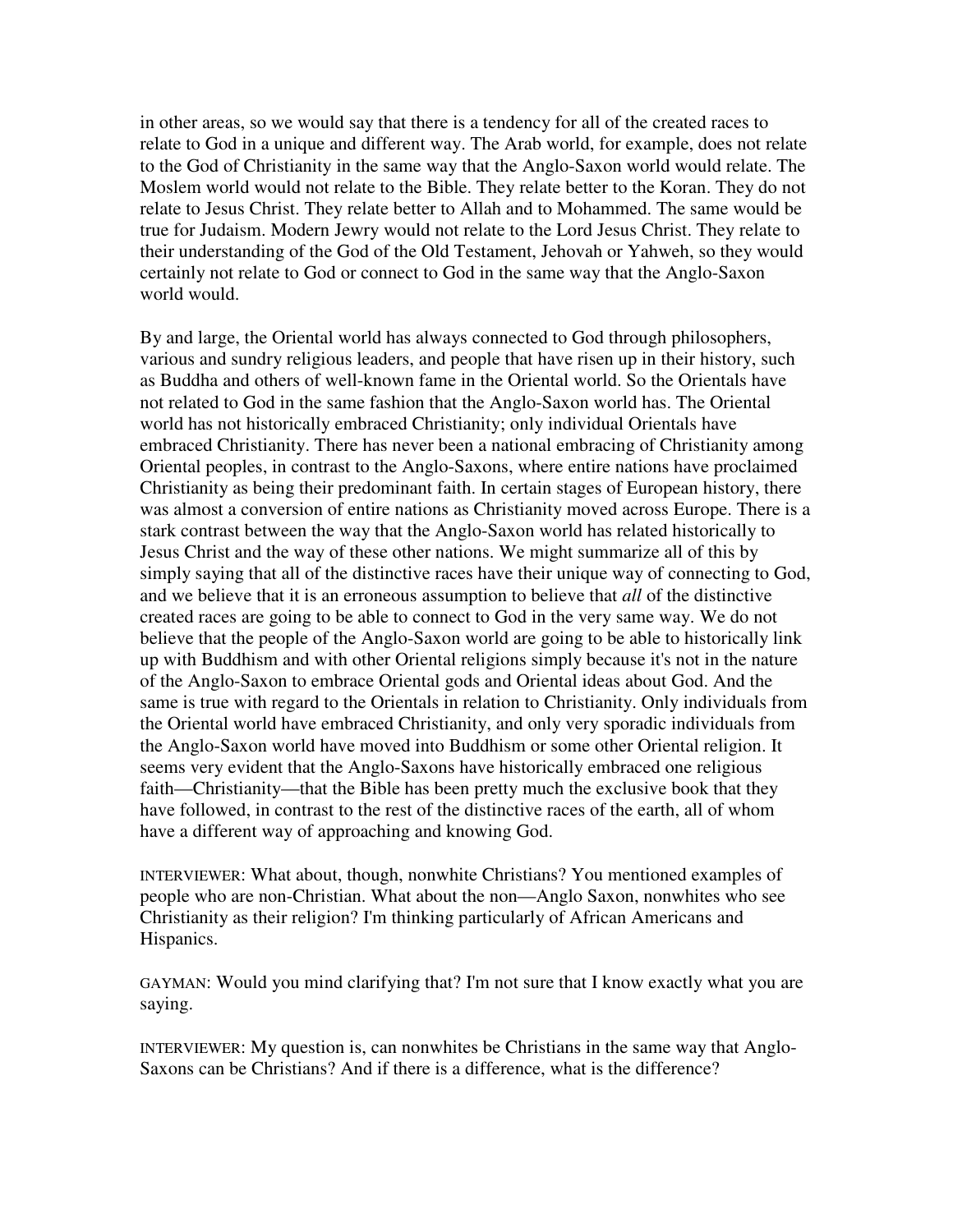GAYMAN: Well, we believe that in order to be a qualifying believer in the Lord Jesus Christ, there is a covenantal standing. In Jeremiah, chapter 31, verse 31, the prophecy is given that, "behold, I will make a new covenant with the House of Israel and with the House of Judah, not according to the covenant that I made with their fathers when they were in the land of Egypt." Now in Jeremiah 31: 32-33, it goes on to elaborate that this new covenant, of which the New Testament is the sum and substance, was to be made with the House of Israel and with the House of Judah. We do not believe that the God of the Bible entered into all these special, unconditional covenants with the Israelites, and then all at once universalized these covenants. Nowhere in the Bible do we find where God universalized the unconditional covenants and made them suddenly universally applicable to all the peoples of the earth. So we believe that if there are individuals from the other races that seek to embrace Christianity, they will most assuredly be blessed to the degree and to the measure that they embrace the moral principles and values of Christianity, but insofar as to say that these individuals share in the same covenantal standing or blessing as the Anglo-Saxons and kindred races, we would not be able to say that.

INTERVIEWER: So you see Christianity as in some sense an ethnically exclusive religion, and not a universalist religion as most Christian evangelicals have in the past?

GAYMAN: Yes, I would say that we would view Christianity and its connection to the Anglo-Saxon world very much in the same sense that there's an ethnic link between the Arabs and the Muslim religion. There's an ethnic link between the Orientals and the various Oriental spiritual leaders that have risen up in history, Confucius, Buddha, etc. For these people and the religious philosophies that they embrace and espouse, there seems to be an ethnic tie that makes the Oriental have a proclivity to move in the direction of these Oriental philosophers. We believe that, by the same token, the Anglo-Saxon world has historically embraced the tenets of the Christian faith because they are the princi-pal subjects of the Bible.

INTERVIEWER: Let me just ask you how you would interpret some of the Biblical passages critics of your view would obviously cite as incom-patible with your biblical interpretation. Take the central text of Paul's Letter to the Galatians, the third chapter, the twenty-second to twenty-ninth verse. Let me read part of this passage. "But the Scripture hath concluded all under sin that the promise by faith of Jesus Christ might be given to them that believe .... For ye are all the children of God by faith in Christ Jesus. For as many of you as have been baptized into Christ, have put on Christ. There is neither Jew nor Greek, there is neither bond nor free, there is neither male nor female, for ye are all one in Christ Jesus. And if ye be Christ's, then ye are of Abraham's seed and heirs according to the promise." Now this would seem to imply very clearly that if people have faith in Jesus Christ, they become one Christian people, and they are then all made members of Abraham's seed. In other words, they all become Israelites not by virtue of their genealogy or common biological descent, but by virtue of their common faith and common religious belief. How would you respond to that sort of criticism?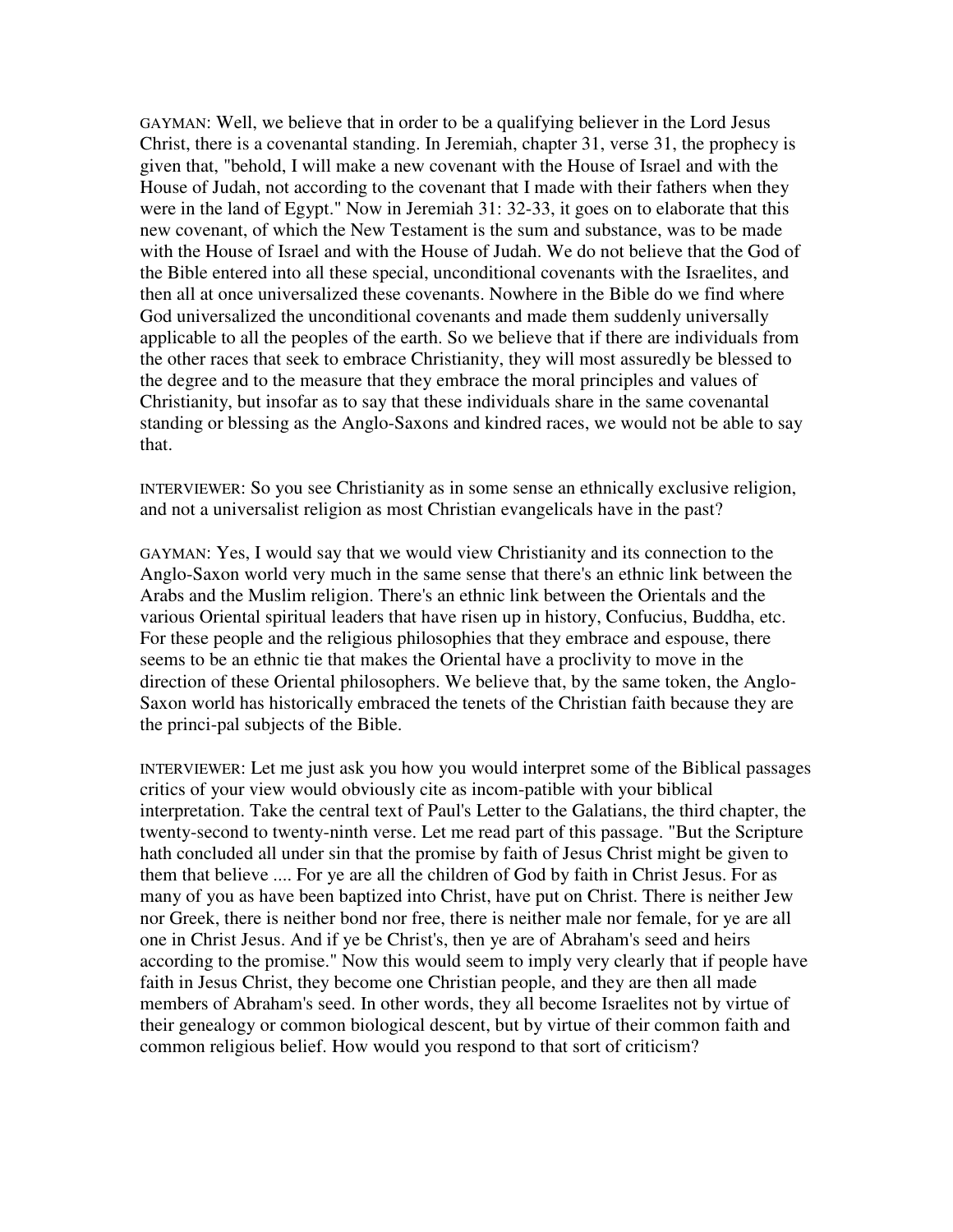GAYMAN: Well, we would respond to that by first of all confirming the fact that every book in the Bible and every chapter and text used in the Bible must be placed in the context of the whole Bible itself. We would respond to the Pauline epistle in Galatians by saying, let's first look at the Gospels and what Jesus says on these matters. Jesus said in Matthew 15:2.4, "I am not sent but unto the lost sheep of the House of Israel." Now, since Jesus Christ is the founder of Christianity, we'll begin with Him. "I am not sent but unto the lost sheep of the House of Israel." This is a very important passage and it says that Jesus has come specifically to save the Israelites. In the conversion of Zacchaeus in St. Luke's Gospel, chapter 19, Jesus makes the statement that, for as much as Zacchaeus was a son of Abraham, that he had found salvation. So Zacchaeus found salvation because he was the seed of Abraham, that is, because he was an Israelite. Jesus said in John's Gospel, chapter 10, verse 26: "My sheep hear my voice and know me." The sheep that heard His voice and believed did not believe in order to become his sheep; rather, they believed because they were His sheep. His sheep, of course, are the Israelites. In Matthew 10:5-6 Jesus commissioned and instructed His disciples, "Go not into the way of the Gentiles. Into any city of the Samaritans, enter ye not, but go rather to the lost sheep of the House of Israel." This means that the message of Jesus is directed specifically to the House of Israel. Again, the emphasis that we place on the lost ten tribes of Israel is there because we believe that the Bible places great emphasis there . The founder of Christianity, the Lord Jesus Christ Himself, instructed His disciples to go out and find the lost sheep of the House of Israel.

Similarly, when James wrote his epistle, he begins, "James, a servant of God and of the Lord Jesus Christ, to the twelve tribes which are scattered abroad" (James 1:1). We are somewhere in the middle of the first century of the Christian era, with James addressing his epistles to all twelve tribes. When the apostle Peter, one of the original twelve apostles, wrote his epistle, he goes on to say to the dispersed across Asia, Bythnia, Cappadocia, and so forth, "Elect according to the fore-knowledge of God the Father" (1 Peter 1:1). He is here talking to all of the Israelites in the great dispersion—1 and 2 Peter are written to the Israelites. Similarly, when we come to the Gospel of Matthew, Matthew was written originally in Hebrew. It was addressed to Hebrews, ethnic Hebrews who spoke Hebrew. This, we believe, is all very important.

When you come to the Pauline epistles, we have no problem there. We embrace all of the Pauline epistles. If you will notice in the last chapter of the book of Galatians, Paul makes it clear that peace is to be upon all the Israel of God. So when he is saying that there is neither male nor female, there's neither Jew nor Greek, the word "Jew" as you previously quoted from the book of Galatians 3, is an appellation that identifies an Israelite of the kingdom of Judah, perhaps of the tribe of Judah, so we would have no problem with the word "Jew" there. That would be a member of the House of Judah, or of the southern kingdom of Judah. The word "Greek" would have an application to the Israelites who were in dispersion that were Greek speaking. Seven hundred years after the Assyrian deportations of millions of these Israelite people into the very regions where mass conversions of Christians were taking place in the New Testament era of history, we would say that these people were indeed Greek speaking but they were also Israelites in dispersion. These were the Greeks Paul was referring to.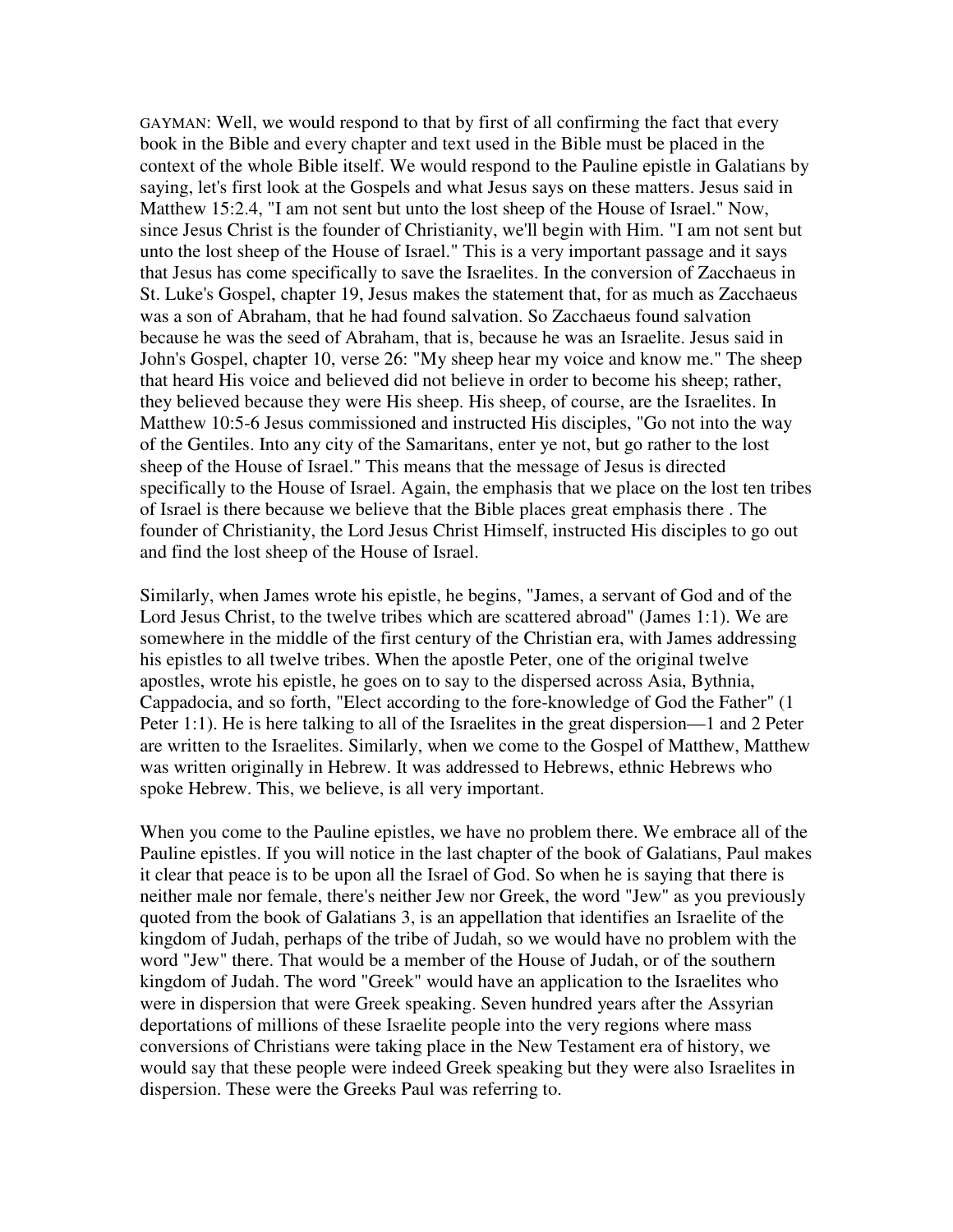And I might say if I could, just to digress for a moment, if we go into the Bible, let's look at Ephesians 2. In Ephesians 2:1 where St. Paul talks about the Gentiles, he's talking to a group of people called Gentiles: "Wherefore, remember that ye being in time past Gentiles in the flesh, who are called uncircumcision by that which is called the circumcision in the flesh made by hands; that at that time ye were without Christ, being aliens from the Commonwealth of Israel, strangers from the covenants of promise, having no hope, and without God in the world." All right, now who were these Gentiles that at that time were estranged from the Commonwealth of Israel, were strangers from the covenants of promise, having no hope and without God in the world? Well, they were this great multitude of Israelites from the northern kingdom that some seven hundred years earlier had been divorced and sent into dispersion. But notice what the great apostle Paul says in Ephesians 2:13, he says that "now in Christ Jesus, ye who sometimes were far-off or made nigh by the blood of Christ," so he's now talking to that great body of divorced Israelites in dispersion. Now I hope that I am not overextending this discussion, but I'm trying to show that the chapter that you quoted from the book of Galatians has a very definite order and certainly needs to be addressed, but it has to be looked at in the greater context of the entire New Testament itself, and even beyond that, of the entire Bible. So now we are in verse 14 of Ephesians 2: "For he is our peace who hath made both one." Who does the word "both" refer to? Both Israel of the northern kingdom and Judah of the southern kingdom. But establishment Christianity makes no distinction between the houses of Israel, as carefully chronicled throughout the narrative of the Old Testament. They simply fail to distinguish between the kingdom of Israel and the kingdom of Judah, and in so doing, they miss the major thrust of the direction that God is taking in the words of the Old Testament Scripture.

So now we come to Ephesians 2, verse 16: "And that he might reconcile both unto God in one body by the cross, having slain the enmity thereby." Now who did God reconcile into one body by the cross of the Lord Jesus Christ, having slain the enmity thereby? Both Israel and Judah are the two separate divisions of people that are being joined together and brought into unity in one. Then he goes on to verse 17 and says: "And came and preached peace to you, which were a far-off, and to them that were nigh." Now who were the people that were a far-off? Well, these are those barbarian-speaking people that were called heathen by the Jews or Judeans—Israelites of the southern Kingdom of Judah, who are now being brought into the bond of the covenant of the Lord Jesus Christ and then to them that were nigh. The people that were nigh were the Israelites that were living right in the southern Kingdom of Judah, that were then known in New Testament times as simply Jews. Now where the establishment church has really erred, we believe, is that they have simply discounted the lost ten tribes of Israel. They have written them off as being irrelevant. All of the unconditional covenants and promises of the Old Testament have been essentially transferred by establishment clergy to simply the church. Well, we believe that Israel is the church, and the church is Israel.

INTERVIEWER: And this church has a definite ethnic base?

GAYMAN: Yes, we believe the church has an ethnic base. We believe that Israel is the church, and the church is Israel. May I digress for just a moment? If we turn to the epistle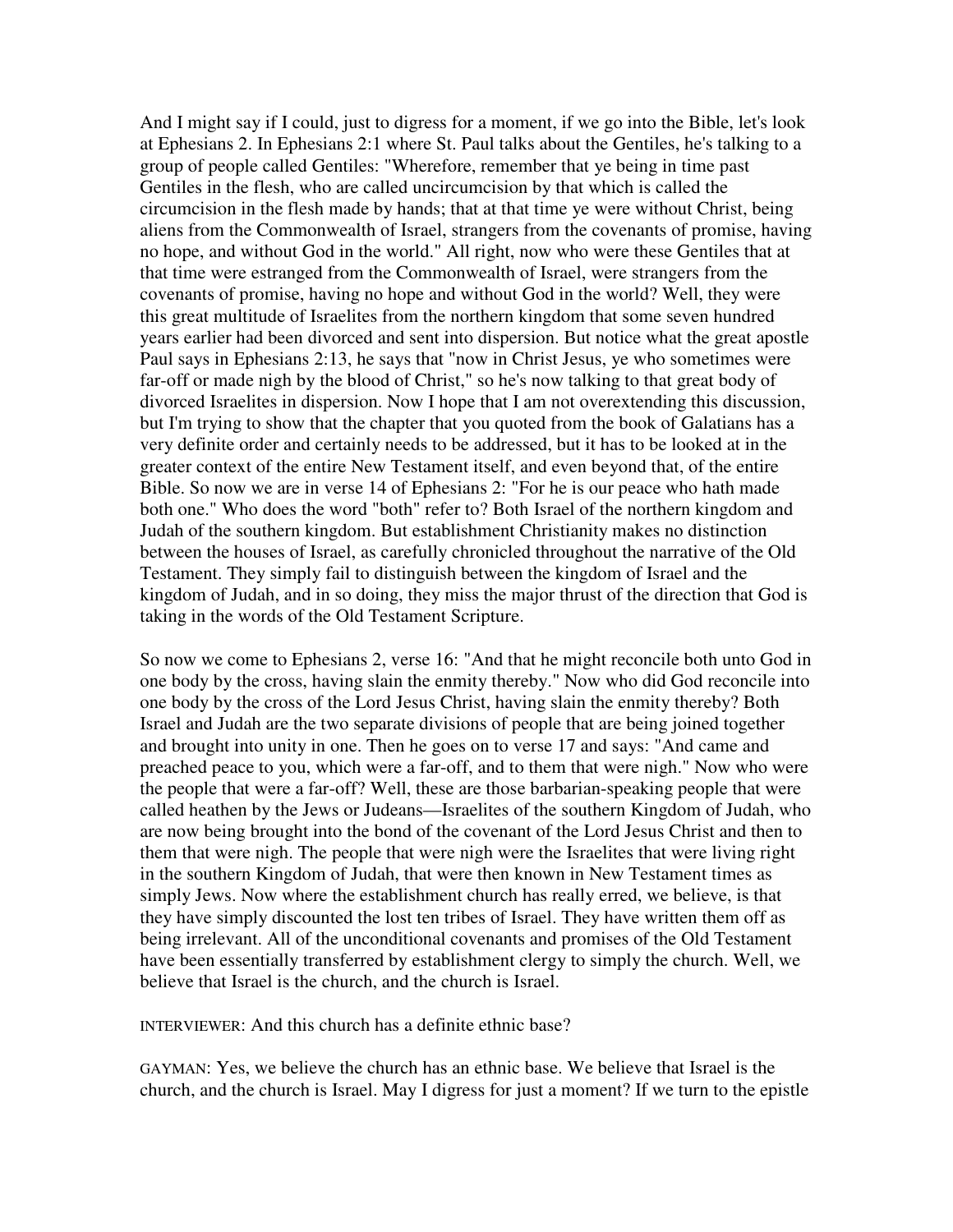of 1 Peter, when Peter said: "Peter, an apostle to Jesus Christ and to strangers scattered throughout Pontus, Galatia, Cappadocia, Asia, Bythnia, *elect* according to the foreknowledge of God the Father." Who are the people in New Testament Scripture, 1 Peter 2, that are the elect according to the foreknowledge of God the Father? We don't need to look very far and deep into the Bible to find out that there's only one people that were ever given the status of being in the election of God the Father from before the foundation of the world, as in Ephesians 1, 4 and 5, and as found also in 2 Timothy 1:9. The elect according to the foreknowledge of God the Father are the Israelites. Notice carefully now, Peter comes along in chapter 2, same epistle, in verse 9, and says: "But ye are a chosen generation, a royal priesthood, a holy nation, a peculiar people, that ye should show forth the praises of him who have called ye out of darkness into his marvelous light." When Peter here is writing his epistles to the Israelites in dispersion, he is paraphrasing in 1 Peter 2:9 a verse found in Exodus 19:6, which declared the Israelites to be the peculiar people, the treasure unto God that He had placed on the earth.

Now consider 1 Peter 2:10. This is *very* important because now I am going to show you how there is a direct *ethnic* correlation between the people that Peter is writing his epistle to and the promises made to the ethnic, physical, racial Israel of the Old Testament. 1 Peter 2:10 is a direct quote taken from the Old Testament prophet Hosea, chapter 1, verse 10. The prophet Hosea is talking about Israel of the northern kingdom, those people that are going to be divorced, going to be sent into dispersion. They will be the unpitied people, the people that are cut off, sent into dispersion, but at the very time that Hosea prophesies of their dispersion and being cut off, he also prophesies that "in the place where it was said unto them that ye are not a people, there will it be said, in that very place, that ye are the people of God" (Hosea 1:10). So Peter now, in 1 Peter 2:10, is going to give a direct quote from Hosea 1:10, reminding these people that he's writing to those who are ethnically the people to whom God has promised that even though they were not a people, sent into dispersion, cut off, and called Gentiles—meaning a nonpeople or a heathen people—that they would nevertheless become the children of the living God. Now these kinds of examples are laced throughout the New Testament Scripture.

I've been in Ephesians and I've been in 1 Peter, but let's turn to the book of Romans. This is important, I think, because I feel that when we look at the book of Galatians and those oft-quoted verses that you cited, which are probably the classic verses recited by most clergymen to universalize Christianity and take it from its ethnic Biblical setting and explode it into a universalist religion, Paul's remarks in Romans help to explain what Paul really meant. In Romans 2:14-15, Paul says: "For when the Gentiles which have not the law do by nature the things contained in the law, these, having not the law, are a law unto themselves." Now here is something very interesting. Here we have Paul speaking of "Gentiles which have not the law." These are heathen peoples outside the Commonwealth of Israel; they are estranged from the covenants God made to Israel. They are a nonpeople—that is, Gentiles. Now we believe that these so-called Gentiles, heathens, barbarians, Greek-speaking Hellenes, are indeed Israel of the lost ten tribes, who were then in the first century in dispersion in the very areas where New Testament evangelization was going on. By nature they were doing the things contained in the law (verse 15), which show the work of the law written in their hearts. Now here is something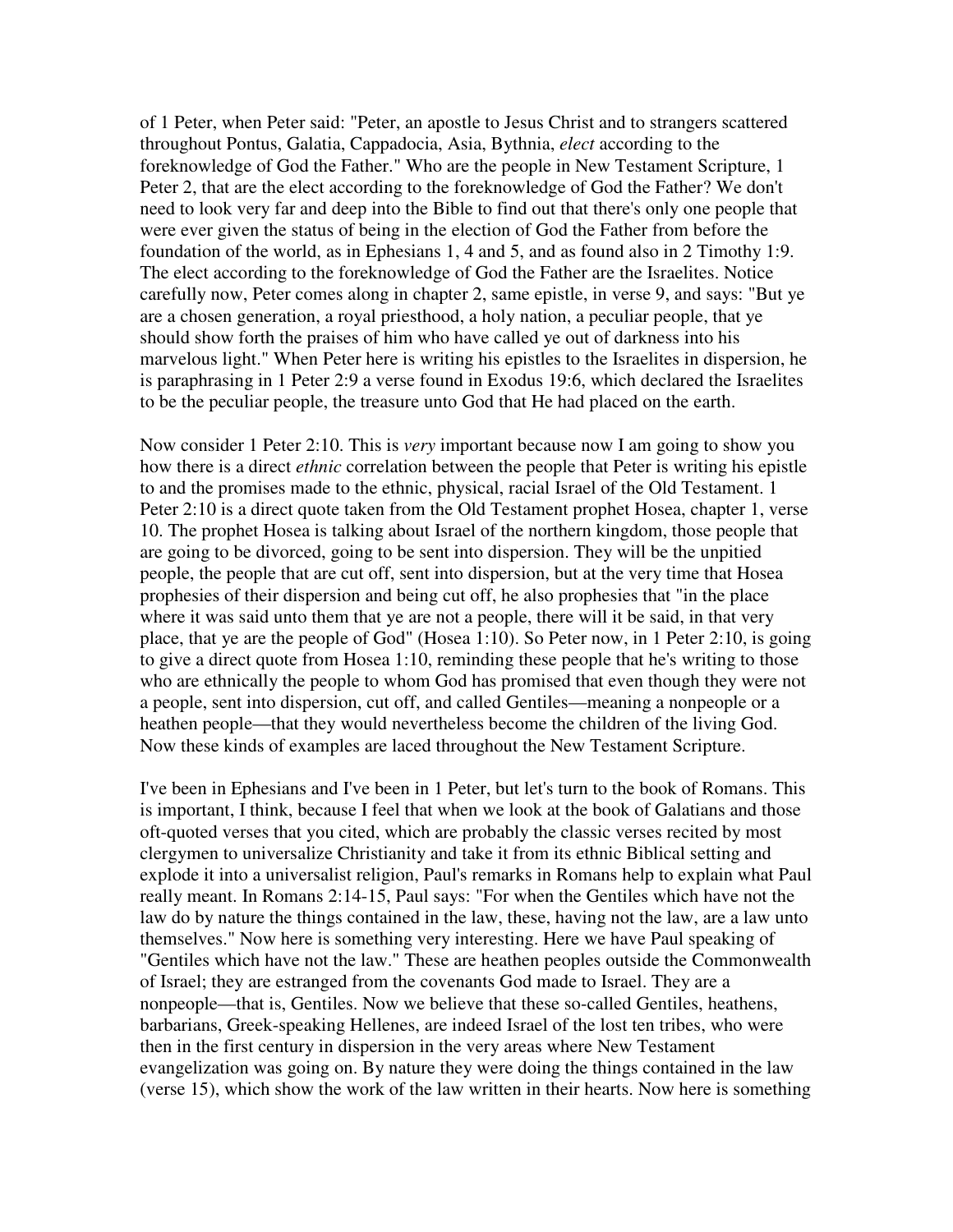really unusual. Here are Gentiles, who though separate from the law, were by the very nature of the way they lived their lives living somewhat by the moral standards of the law, and Paul says they have the work of the law written in their hearts. One does not have to be a rocket scientist to go back into the Old Testament and find out who God said would have the law written into their hearts. The promise made to Israel and Judah, Jeremiah 31:31-34, was that God would write the law into the hearts of these people.

INTERVIEWER: So these Gentiles Paul speaks of were not just any non-Jews, but only those whose forbears had been part of the original tribal confederation of Israel described in the Old Testament?

GAYMAN: Yes, let me explain. When the Old Testament canon ends, the twelve tribes of Israel—except for a remnant of Judah and Benjamin and scattered individuals from the other tribes—had been carried away into the vast Assyrian wilderness. This event is chronicled in II Kings 17:5-6 and took place around the year 721 B.C. Conservative estimates place the number of Israelites that were carried into the Assyrian captivity to be about ten million people. None of them returned with the remnant that rebuilt the Temple. Only a small remnant numbering less than 50,000 people from the tribes of Judah and Benjamin returned from the land of Babylon where they had earlier been taken by the Chaldean armies under the leadership of Nebuchadrezzar.

The estimate of ten million people being captured and moved in mass is calculated upon the basis of I Chronicles 21:5 and related Scriptures. During the reign of King David, he commissioned Job to number Israel. I Chronicles 21:5 records an army of 1,100,000 men in arms among the tribes making up the Kingdom of Israel. Adding all the women, children, and older men and remembering that Israel was not carried away captive for almost three hundred years after the reign of David ended, the figure 10,000,000 would be a modest one. Later Jewish sources also confirm this. One of the most well-known historians and frequently quoted by subsequent historians was Flavius Josephus. Writing in the first century, this Jewish historian and contemporary of the Apostles confirms that the ten tribes of Israel were then in existence and that their numbers were immense: "there are but two tribes [of Israel] in Asia and Europe subject to the Romans, while the ten tribes are beyond the Euphrates till now, and are an immense multitude, and not to be estimated by numbers."

A more modern Jewish account appearing in the *Jewish Chronicle* for May 2, 1879, confirms the words of Josephus and further documents the existence of the ten lost tribes of Israel. I'll quote from that account: "There has always been, however, an unwillingness to admit that a fate which has befallen so many nations has overtaken the Ten Tribes. Why should they have been less tenacious of life than their brethren of Judah? Nay, the Scriptures speak of a future restoration of Israel, which is clearly to include both [the house of] Judah and Ephraim [the house of Israel]. The problem, then, is reduced to the simplest form. The ten tribes are certainly still in existence. All that has to be done is to discover which people represents them."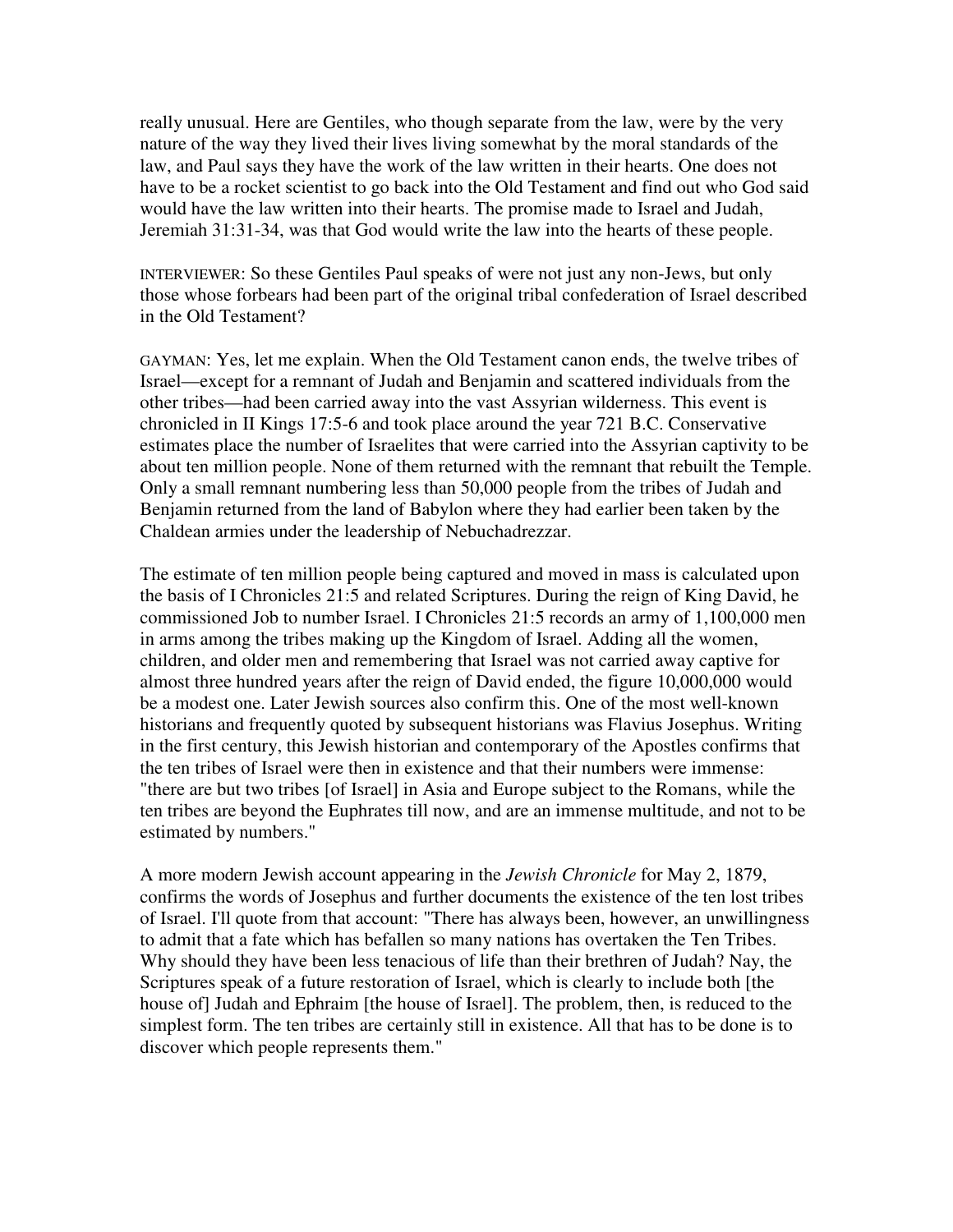The lost ten tribes ceased to be called Israelites in their captivity and appeared under a number of different names. These millions of "lost Israelites" occupied the geographical landscape of much of the Greek and Roman world in the first century of the Christian era. The early Christian churches at Rome, Corinth, the churches of Galatia, the churches at Ephesus, Philippi, and Colosse, were populated by the lost ten tribes of Israel, referred to as Gentiles in the New Testament. These Gentiles are one and the same with the lost ten tribes of Israel now settled by the millions into the regions where the Apostle Peter directed his epistle (1 Peter 1:1-2). When Peter was chosen of God to open the door into the Gentile world by bringing the Gospel to Cornelius, who was a Gentile from the lost ten tribes of Israel, he opened the Gospel up to divorced Israel, then in dispersion, and it was St. Paul who then spent the remainder of his life preaching to the Gentiles.

One of the principal names historically assigned to the lost ten tribes of Israel has been the name "Caucasian," derived from the Caucasus Mountains and always pertaining to the white race. It was in this very region that millions of Israelites belonging to the lost ten tribes of Israel dwelt as they made their way through and around the 750-mile-long range of the Caucasus Mountains from which the name "Caucasian" comes. Now establishment Christianity in our view has made two mistakes here. Number one, the Bible has been suddenly lifted from its ethnic perimeters and boundaries, and, secondly, all of the unconditional covenants, pledges, and promises made to the Israelites have been essentially transferred to the church. This church, by today's definition—modern Christianity's definition—is an international, multiracial body that is made up of whoever professes a belief in Jesus Christ. Whoever professes such a belief becomes the spiritual seed of Abraham. We believe this view of the church is inconsistent with the teachings of the Bible, which identifies the church with the ethnic, racial Israel.

INTERVIEWER: So the true church in your view is not any multiethnic, international organization, but the true body of the church is composed of the descendants of the ten tribes of Israel who you identify with the Anglo-Saxon and closely related races?

GAYMAN: Yes. But let me extend that definition to also include emphatically—now this is very important—that the church also incorporates the Israelites who historically were part of the southern kingdom of Judah, meaning that the portion of Judah, the portion of Benjamin, and Levi, that returned at the end of the seventy-year Babylonian captivity and returned to rebuild the Temple. All of those people certainly are incorporated into the ethnic body of what we call the twelve tribes of Israel, so we want to emphasize twelve tribes, and not ten.

INTERVIEWER: So besides the Anglo-Saxons, today's Jews would also be a part of that Israelite race, and hence part of the ethnic basis of the church?

GAYMAN: Yes. However, there is a discussion that would have to be held on what constitutes an ethnic Hebrew Jew versus those who say they are Jews and are not, as in Revelation 2:9 and 3:9.

INTERVIEWER: Who are the true Jews today?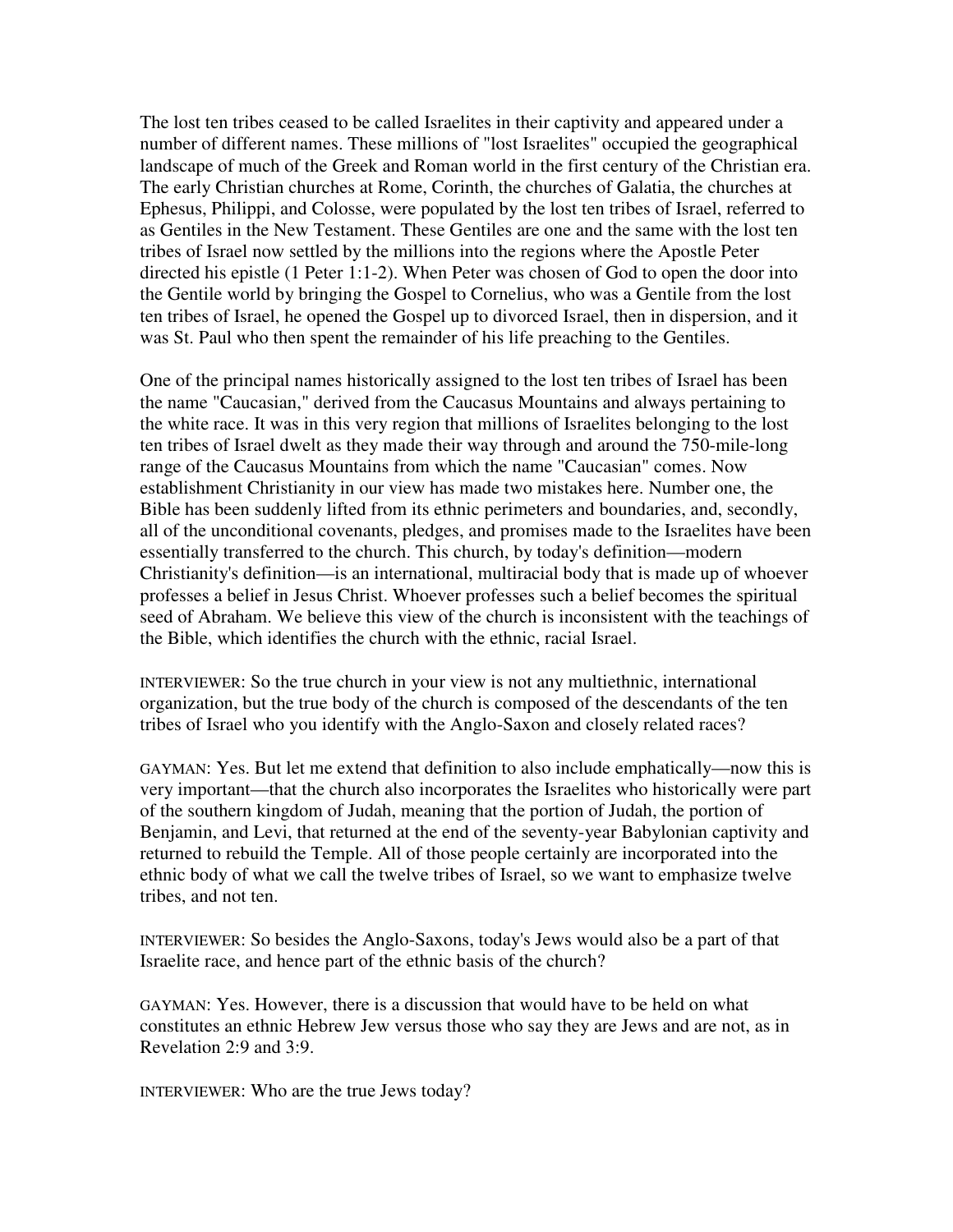GAYMAN: The true Jews today would be that body of people who are bringing forth the fruits of the children of Abraham, and we would conclude that there are many traditional historic Orthodox Jews who embrace the Old Testament Torah, and who, even if they deny the existence of the Messiah in the person of the Lord Jesus Christ, we believe that they are living in strict adherence and compliance with the Old Testament moral standards. These people, we believe, would constitute a part of the original tribe of Judah, portions of Benjamin or Levi that are ethnic Israelites, and all qualify in the ethnic setting of Scripture to be a part of the total plan of God for his people.

INTERVIEWER: Do these Jews have some special religious mission today, like the Anglo-Saxons?

GAYMAN: So far as having a mission, we believe that those who are true ethnic Jews, their primary mission in time and history has been to preserve the oracles of God. They have been the custodians and caretakers of the essential Old Testament Scripture. They have been the grand caretakers and keepers of the oracles of God that have been handed down through the centuries of time, and the Masoretic Old Testament canon probably would not be available today were it not for these people. At this point, I need to digress, however, and emphasize that there is a great part of what is called modern Jewry that is not ethnically related to that portion of the modern Jewish people that we believe are ethnic Israelites. For example, I am looking at a book entitled *The Thirteenth Tribe*, written by Arthur Koestler, one of the most well-known Jewish authors in the twentieth century. In *The Thirteenth Tribe*, which was a best-seller published, I believe, by Random House ... what Mr. Koestler does in this book, that I think is rather remark-able, is that he traces an element of modern Jews who make up a rather significant portion of the total population of modern Jewry, and he very convincingly proves historically, archaeologically, and by other means that they have no relationship, no ethnic connection to Abraham, to Isaac, to Jacob, or to any of the Hebrew characters of the Old Testament. These Jews could be lumped—now this is not Mr. Koestler, this is Dan Gayman speaking—these Jews could be lumped with those spoken of in Revelation 2:9 and 3:9. We believe that all of those people who *claim* to be the true descendants of Abraham, Isaac, and Jacob and call themselves Jews but are not, fit into the category of Revelation 2:9 and 3:9, where Jesus Christ Himself said "I know the blasphemy of them which say they *are* Jews and are not." And then He goes on to say what He believes they should be rather known as.

INTERVIEWER: How can one tell the difference between the real Jews and the false claimants?

GAYMAN: How can one tell the difference? Well, by their fruits ye shall know them. In other words, let's suppose, for example, that we examine the fruit borne by the two classifications or groups of Jews in the world today. One group will be the very careful custodians of the Old Testament Scripture. They will be very, very faithful adherents to the idea of Judaism. They will be the caretakers of the synagogues, and they will be very devout in their faith. They will be very moral. They will be following the moral standards of the Torah in contrast to those others, who we'll call the pseudo or false group of Jews,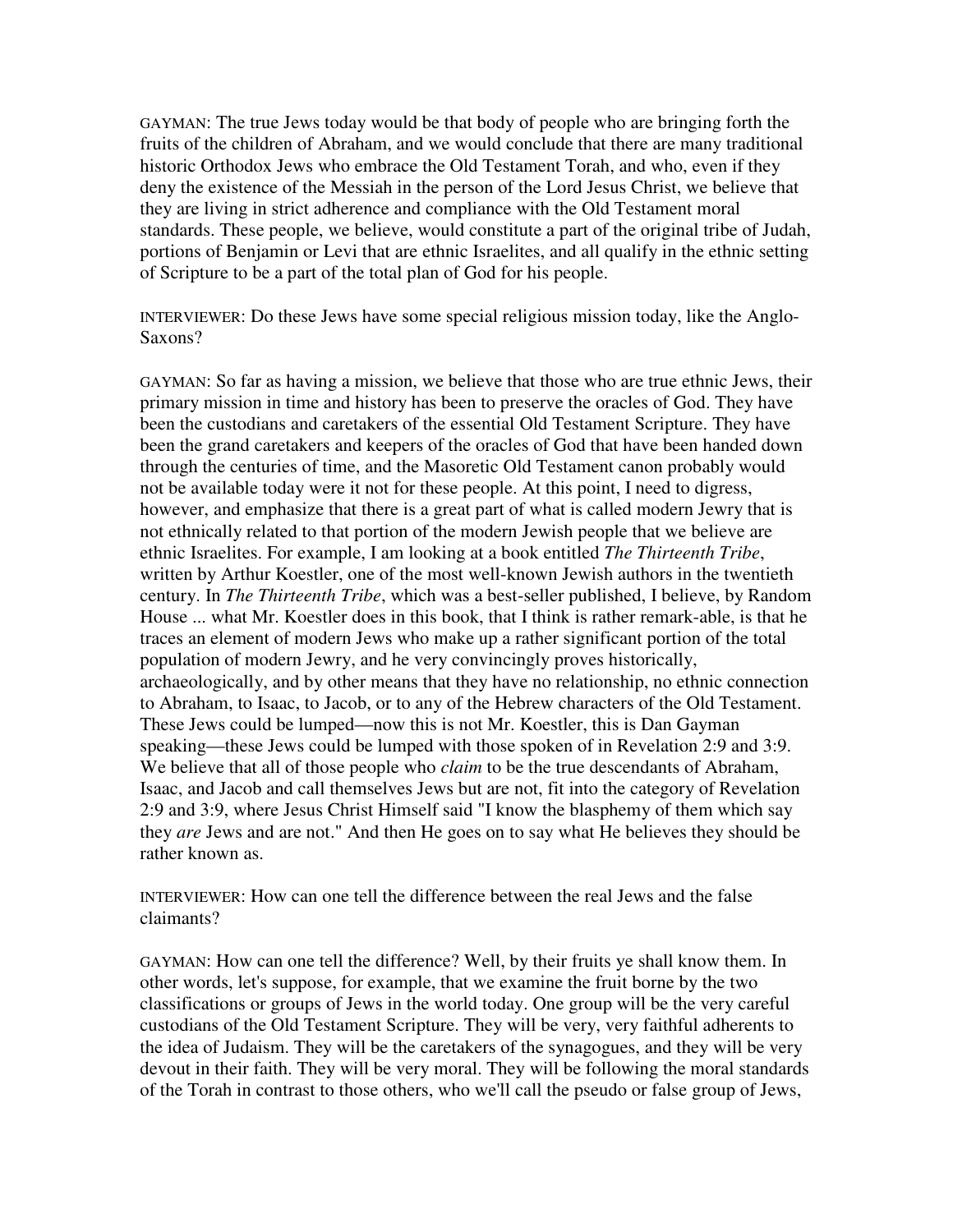who bring forth just the opposite. For example, let's just suppose that we look at the Bolshevik Revolution in 1917 inside of Russia. A great many of the leaders of the Bolshevik Revolution in 1917 in Russia were Jews, and they were not the kind of quiet, tranquil Jews that were carefully and meticulously following the Old Testament moral standards and attending to the needs of the synagogue and feeding the poor and doing all this sort of thing. The Jews operating in the Bolshevik Revolution in 1917 were out fomenting revolution.

INTERVIEWER: So the true Jews are the pious Orthodox Jews—the Hassidic Jews, for instance—rather than the more secularized Jews or Reform Jews?

GAYMAN: Yes. I would say that that is true, yes.

INTERVIEWER: Your views are very similar to those of the Christian Identity movement, yet in recent years you have tried to disassociate yourself from the label of Christian Identity, while still acknowledging important similarities between the Church of Israel and the Christian Identity religion. Could you explain what distinguishes your group from Christian Identity?

GAYMAN: Yes. First of all, Christian Identity, to the best of my knowledge, has no structured means by which they identify with historical Christianity. I know of no Christian Identity church that embraces creedal Christianity, as we do. We embrace the Apostles' Creed, the Nicene Creed, the Athanasian Creed. I do not find any known Christian Identity group in this country or abroad that embraces these historic creeds of Christianity. I would say also that there is an important difference in, for example, the doctrine of the Trinity. We have been long adherents to the doctrine of the Trinity, while in contrast Christian Identity groups vary in their position on the Godhead. Some of them believe in the Trinity; some of them do not.

You see, Christian Identity has a very loosely structured system of theology, and it almost defies anyone's ability to find out what they really believe because every individual Christian Identity church sort of has a different theological mold. It's very difficult to find a universal standard of belief system in Christian Identity. Very seldom would you ever even find a printed statement of what they believe because, in truth, many Christian Identity adherents do not know what they believe. They may have definite ideas in some areas of their belief system, but when it comes to theological formulas, they really have no systematized theological belief systems. Now, I would like to contrast that with the fact that the Church of Israel has a published theological belief system. It is well established; it has been printed up and is available for anyone to read.

I would also like to emphasize the fact that in the more than fifty years of the existence of the Church of Israel, there has never been a single racial incident whereby hostility toward other races has ever drawn the attention of law enforcement officers or agencies. So there is a *decided* difference, we believe, in the attitude that the Church of Israel has toward other races and that of certain Christian Identity groups. We believe God is the author and creator of *all* the distinctive races, that He placed His mark of ownership upon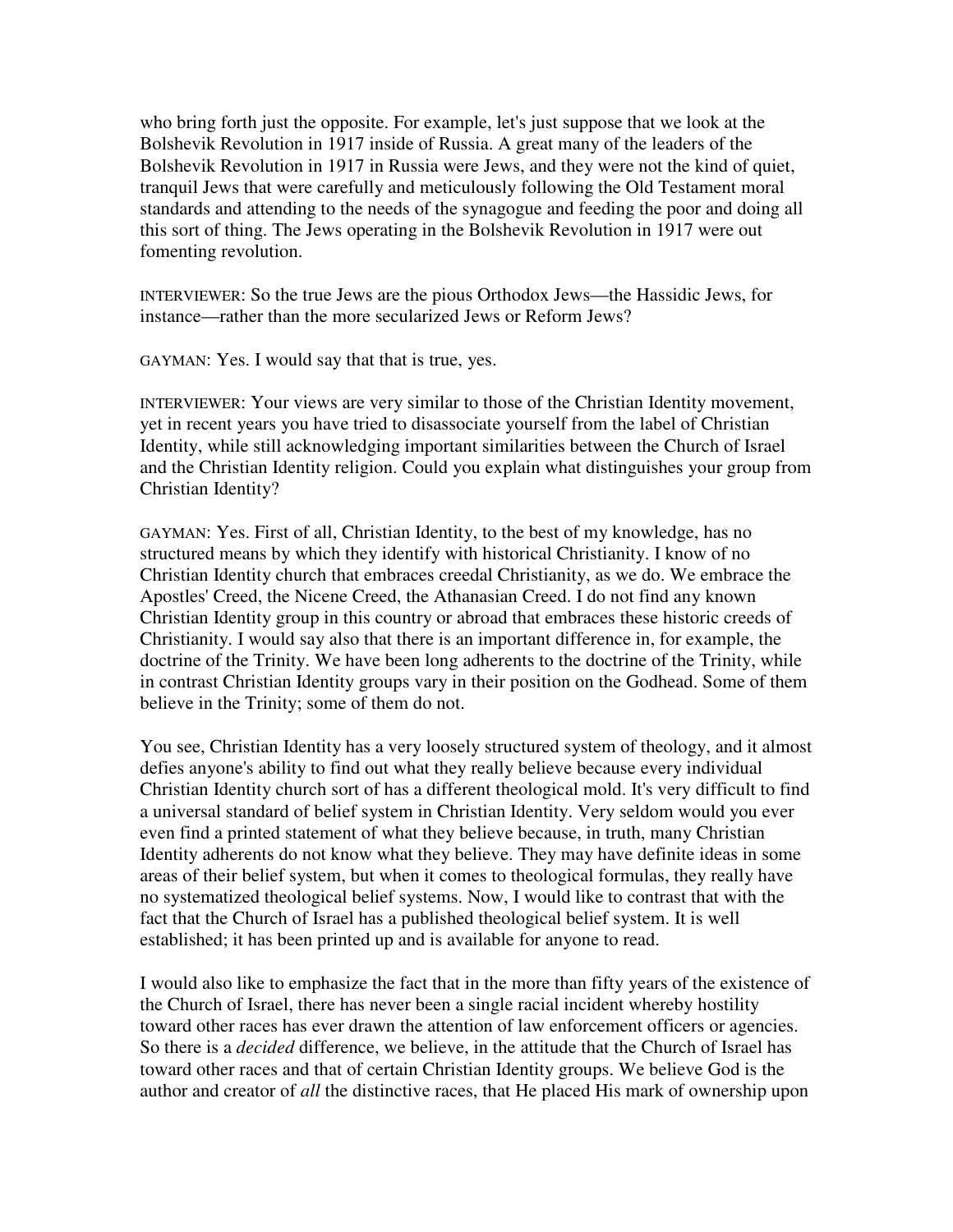them all, that He has a unique plan and purpose for every race that He created, and that God relates to every race, and they relate to Him in a manner unique to their own special existence. This contrasts with Christian Identity, which might try to imagine that God is not the author of all races. I have read some pretty far out explanatory notes on where they believe some of the races came from. We believe that is a major contrast between us and Christian Identity. We count God as the author of all races, and we do not believe that there is any room whatsoever in our theology for hatred of any race. God says in Genesis 1:31: "He looked at everything that he made, and behold, it was very good." Therefore, if God called everything that He created very good, we're very happy to call it very good also. We believe this is one of the distinguishing differences between what the Church of Israel stands for and what Christian Identity has been doing—at least in the historical context that the media has placed it in over the last twenty years.

INTERVIEWER: So you don't believe in hatred toward any race and you don't believe in violence directed toward any race, but you do believe in ethnic separatism. In terms of worship, many Christian organizations in the twentieth century—Billy Graham's crusades being perhaps the most famous—have adopted interracial, interethnic worship services. Graham, I think, started multiracial crusades as early as the 1940s, and organizations like Promise Keepers in more recent times hold mass, mixed-race revivals. But you would strongly disapprove of this kind of multiracial worship service, is that correct?

GAYMAN: Yes. We have traditionally, throughout the entire history of the Church of Israel, held to a view of ethnic separatism in marriage, in worship, and in social settings. Like the Pilgrims who settled America in 1620 and the thousands of Puritans who followed them as Separatists from England, remnant Christians from the Church of Israel seek to live in marriage, worship, and social settings as *separatists*. We have no problem, however, with the diversity of races in the workplace. Our people have historically worked very well in racially diverse workplaces. In small businesses where there was racial diversity, our people have done very well, and they have also done well within larger corporate settings. Our people have done very well in the armed forces, and in college and university classroom settings, too.

But when it comes to the idea of marriage and worship and social settings, we practice ethnic separatism. It would be a violation of our religious conscience to bring the races together in a worship forum. Now there is a reason for this. We believe that there are a number of biblical injunctions that we would stress that are stated clearly in Scripture, and we would cite these as being the biblical grounds upon which we would want to practice ethnic separatism in respect to worship. This doctrine of ethnic separatism is as old as the Bible itself. The Book of Genesis calls Abraham and Sarah to separate themselves unto their God (Genesis 12) and move to a land where they had never lived before. Abraham and Sarah, followed by Isaac and Rebekah and then Jacob and his family, all practiced the basic law of ethnic separatism as they followed God's call. The twelve sons of Jacob blossomed into the twelve tribes of Israel, the very centerpiece of the entire Old Testament. God called for Israel to be a people separated unto Himself, saying, "I am the LORD your God, which have separated you from other people" (Leviticus 20:24).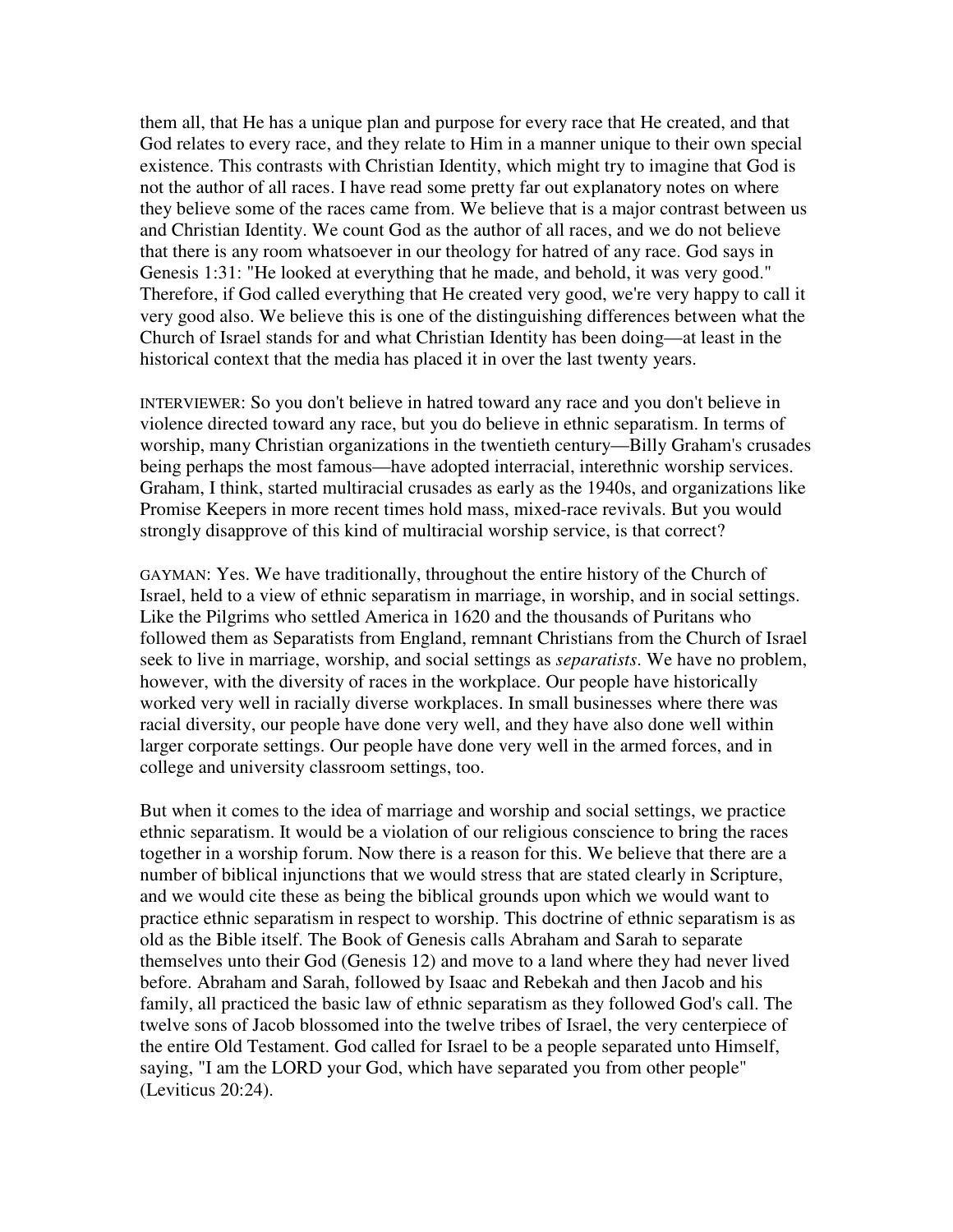Addressing Jehovah, the God of Israel, Moses made this core state-ment on the doctrine of ethnic separatism: "For wherein shall it be known here that I and thy people have found grace in thy sight? So shall we be *separated*, I and thy people, from all the people that are upon the face of the earth" (Exodus 33:16). When Solomon was dedicating the Temple unto the God of Israel, he declared this regarding ethnic separatism and Israel: "For thou didst separate them from among all the people of the earth, to be thine inheritance" (I Kings 8:53). The doctrine of ethnic separatism is as central to the Bible as apple pie is to most European Americans. The command of ethnic separatism continues throughout the Bible, right into the New Testament. Moreover, if, as stated in chapter 7 of the Book of Revelation, 144,000 Israelite households are to be sealed at the end of the age—12,000 from each of the twelve tribes—the doctrine of ethnic separatism is imperative to the very end of history.

Aside from specific scriptural problems, the idea that people can come together and worship God in the same building, sitting in the same pews, and not have interracial dating and marriage would be inconceivable. If we bring them together in the church and we are all going to become one family inside the walls of the sanctuary, certainly there will be no question that we will have interracial dating and then marriage, and all that goes with that. So we would be opposed to any kind of multiracial worship. Absolutely.

INTERVIEWER: Why do you oppose interracial marriage so strongly?

GAYMAN: We oppose interracial marriage so strongly because we believe that it is a violation of God's original design and the creation of every race. We believe that it basically undermines the whole concept of God's original design and creation. It erases God's mark of ownership upon the mixed children that come out of a union between two diverse race partners. So we feel that it is a direct threat to the very nature under which God originally separated and divided the races. In Deuteronomy 32, beginning at verse 7, in a well-known passage of Scripture, the Bible tells us very clearly: "Remember the former days. Consider the years of many generations. Ask thy Father, and He will show thee thine elders, and they will tell thee, when the most high divided to the nations their inheritance, He *separated* the sons of Adam according to the number of the children of Israel, for the Lord's portion is His people. Jacob is the lot of his inheritance." Now you see, we believe very clearly that the Bible teaches separatism in regards to certain areas of human conduct. One of those areas would be in worship because interracial marriage works against the very nature of all of the orderly design in the creation. Every form in the flora and fauna world that God has created follows the pattern of the law of kind after his kind, a law which is stated no less than ten times in the first chapter of Genesis. So interracial marriage is a violation of the law of kind after his kind. It breaks down the distinctive order of God's creation. And we believe that what interracial marriage really does is that it takes away from every race. We would want every race to retain the original creation design that God intended for that race, and we believe that interracial mixing or marriage tends to take away *from* every race what God intended.

Let me explain further what we mean by the law of kind after his kind and why we adhere to the principle of ethnic separatism in marriage, worship, and intimate social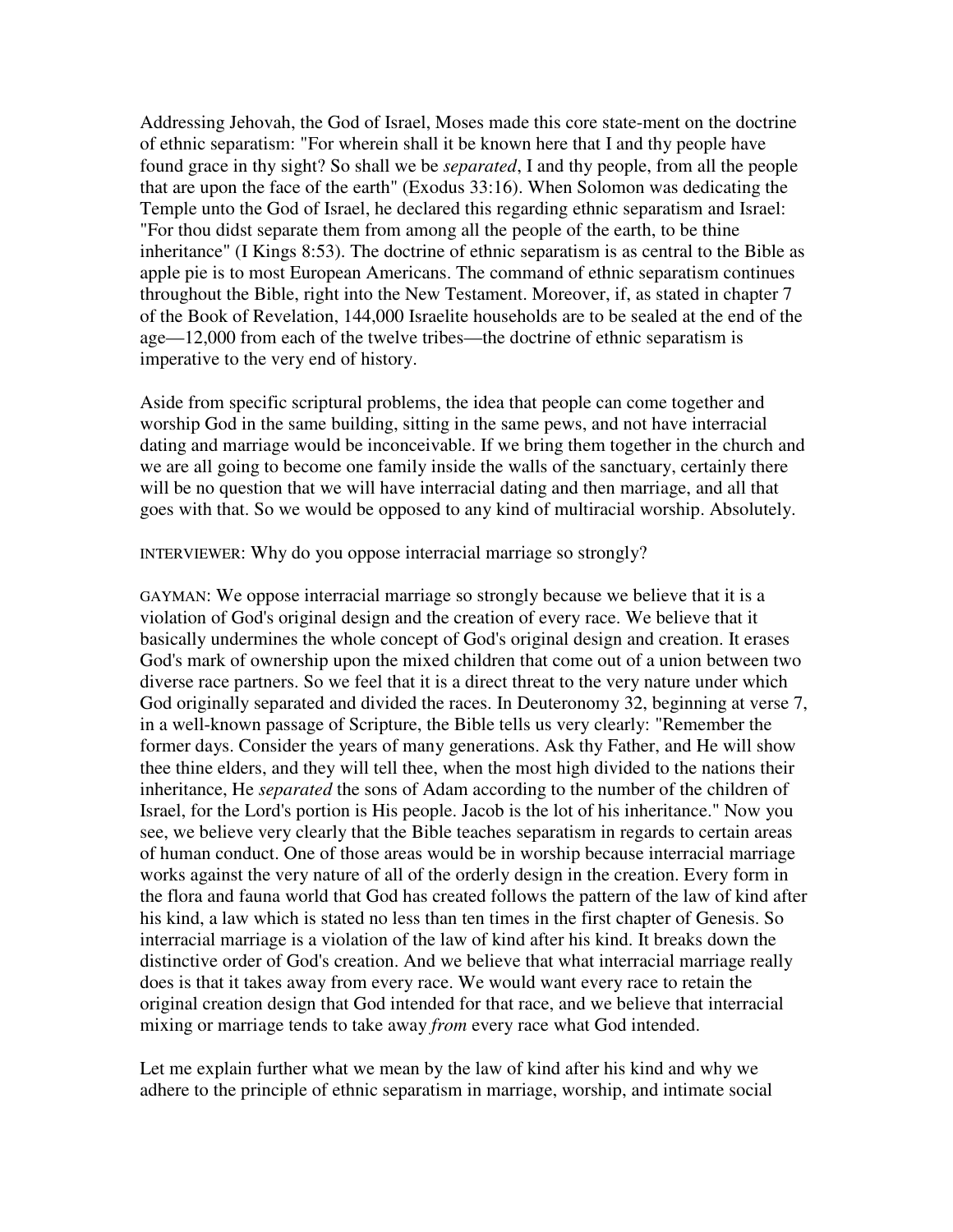settings. All of nature surely does witness to the truth of mixing with your own kind. All the birds that fly in the heavens associate with their own kind, and have done so from the day of their creation. Black birds mix only with their kind. All the animals of the forest were programmed by the Creator God to mate among their own kind. Every individual species in the creation, and there are countless numbers of them, have maintained their own identity because of the inherent law of kind after kind.

God, we believe, has written the basic law of separatism into the very genetic code of all of His creation. The law of kind after kind is basic to the very genetic code of all created life. This basic law of God and creation is inherent in all of life, including the diverse and distinct races on earth. Within each distinctive race is a strong propensity to stay within the perimeters of their own kind. The proclivity for every distinctly created race to stay within its genetic borders is the very reason that the divergent racial stocks have persisted throughout history. The Caucasoid, Mongoloid, and Negroid races were created separate and distinct from one another. The Creator programmed within each race an instinctive drive to cohabit within their kind. The survival of every pure race is dependent upon the practice of ethnic separatism. It is only when these divergent races are brought together in the same landscape, places of worship, and educational settings that the law of kind after his kind is broken down. We believe that every race has the responsibility to preserve the original design of ethnic distinctions which the Creator God placed there, and that is why we practice ethnic separatism.

INTERVIEWER: In terms of demographics, what sort of people join the Church of Israel and what are their reasons for joining? Do you have any specific strategies for recruiting new members?

GAYMAN: We have no particular strategy for recruiting new members. We have no television programs, we have no radio programs, so our basic evangelistic presupposition is John 6:44: "No man can come unto me except the father which has sent me draw him, and I will raise him up to the last day." So we are totally dependent—dependent upon the power of the Holy Spirit to draw people to our religious persuasion. We really employ very minimal technological advances to achieve evangelical goals, and so the people that are drawn to this church are basically drawn by word of mouth. It's each one, teach one. The evangelists of this church are the people that come into contact with the theological menu of this church. They like what they find, and then they tell others. And the people that they talk to are generally, and always, people with an ethnic likeness—we're talking about Anglo-Saxon and kindred peoples who talk with Anglo-Saxon kindred peoples. We make no effort to evangelize other races. We make every effort to preach tolerance to the other races. We make every effort to advance a nonhostile position to the other races, to reemphasize that there has never been a single racial incident in the history of the church here. We have no problem getting along with the other races, and, in that sense, in the sense of our ethnic separatism, we're really no different than most of the synagogues that would be made up almost exclusively of Jews. They may have occasionally opened their doors to someone else, but it's kind of a rare thing. The Muslims are predominantly Arabs. So we don't think that there's anything really so extraordinarily different about our ethnic separatism. We feel that separatism is a part of nature. Nature itself segregates.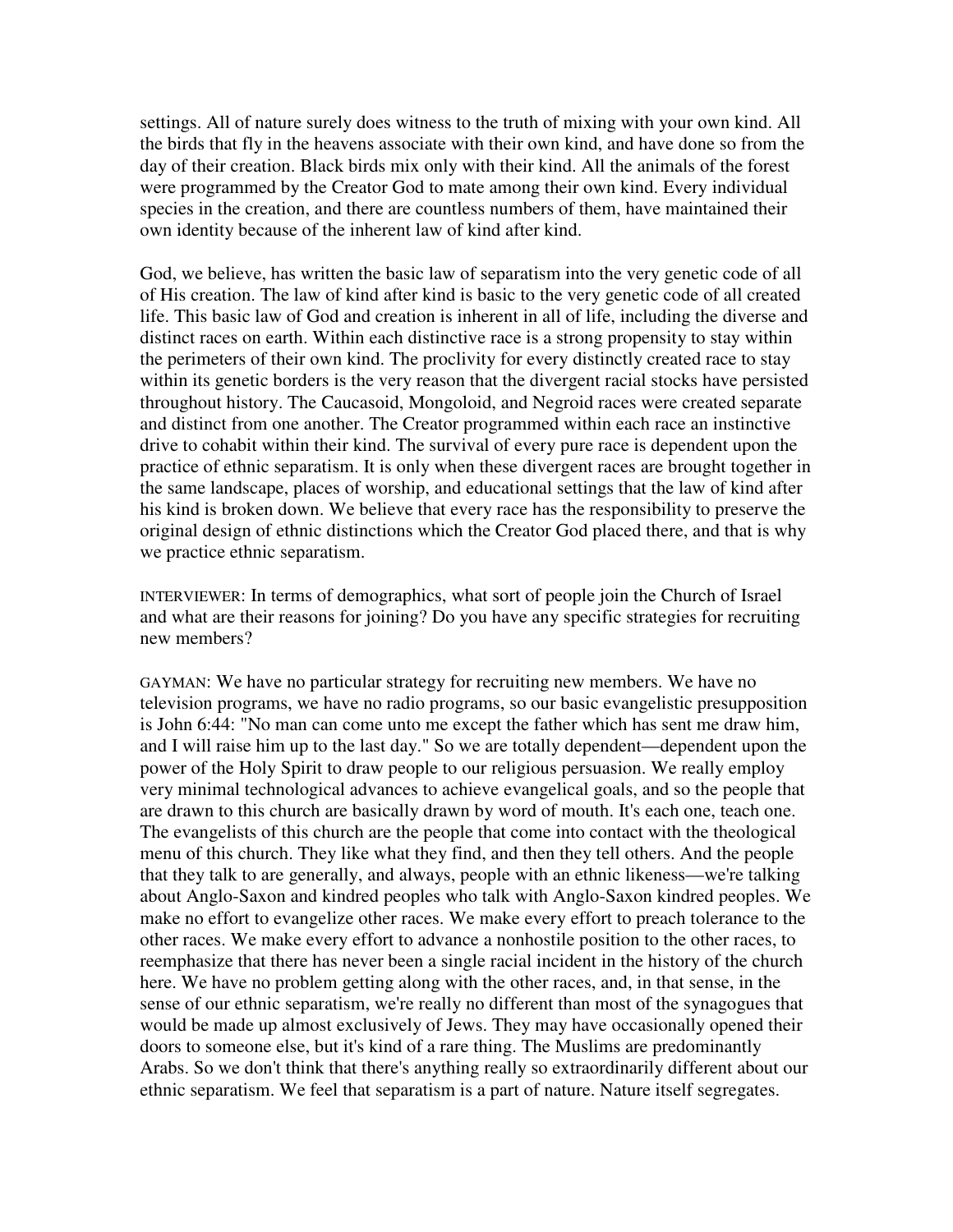The Amish have lived in segregation. The Mennonites live in segregation. A lot of the Jewish communities of the world live in segregation. There's segregation practiced all over the place. It's just unfortunate that if white people decide to do it, it suddenly becomes *extremely* bad.

INTERVIEWER: What is your opinion on the system of racial segregation that existed in the South under the Jim Crow era until the late 1960s?

GAYMAN: Well, first of all, I think if the Church of Israel had existed back in the earliest days of the formation of the southern United States, we would not have agreed to slavery in any form. We do not believe that slavery, as it existed in the South, has a Biblical foundation, so we would not have been in favor of any kind of slavery system. Indeed, we would have encouraged the southern plantation owners to have invited the multitudes of very needy and very poor people from Ireland and other places in the British Isles and Europe to have migrated to the United States to fill the role that had been placed upon the African people who were brought here as slaves. I think that we would, in general, have frowned upon the whole system that actually produced slavery and the Jim Crow laws that followed the basic Civil War-Reconstruction era of history.

But we do not feel that the post-Civil War, post-Reconstruction era history—from, let's say, 1865 to the present—has brought any great, significant blessings to the Negroid race. One merely has to drive through the ghettos of New York, Kansas City, St. Louis, Chicago, Cleveland, any one of those places, and one would have to greatly sympathize with the millions and millions of black people who find themselves living in such terrible conditions. We simply do not see where the great majority of the black people have been blessed by recent developments—let's say, for example, the termination of the separate but equal public school facilities. There's a strong indication that the blacks may have been better off with the pre-1954 separate but equal public school facilities than they are under full integration today because the test scores of both blacks and whites are not as good at the end of the twentieth century as they were at the midpoint in the twentieth century. There is a failure in our public school system that came in with the termination of the separate but equal public school policies that had existed before 1954. So separate education may not have been harmful. But we certainly would want to emphasize that all the races should have equal access to the job markets of this country. We do no not support discrimination in job markets. But, by the same token, we do not believe that equal access to those jobs means that reverse discrimination should be in place against white people. We feel that what has happened now is that there has been a gradual evolution of the economic sector of this country such that it now practices reverse discrimination. In an effort to push affirmative action, Caucasians have been basically denied their fair stand in the workplace.

INTERVIEWER: So you would strongly oppose any government policy of affirmative action?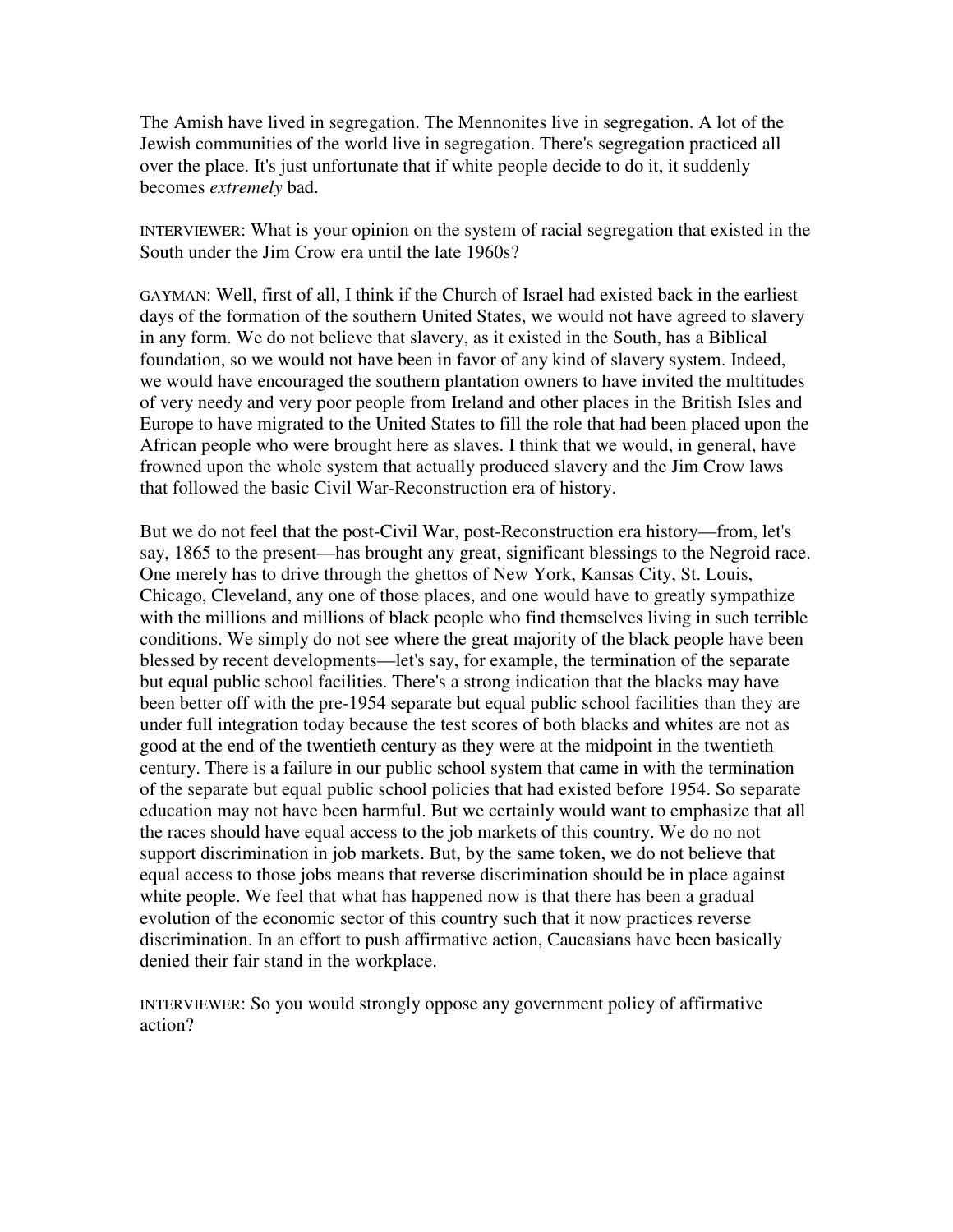GAYMAN: Yes, we would oppose all forms of affirmative action as being discriminatory. In an effort to make things favorable for one race, we automatically discriminate against another one. We would be in favor of rescinding all affirmative action programs.

INTERVIEWER: How would you characterize the current state of race rela-tions in the United States? What are the major problems dealing with race today?

GAYMAN: Well, it would seem that the major problem that we have in the racial programs of the twentieth century, moving into the twenty-first century, is that the whole concept of race in America has been one in which consistently the Caucasian—the majority race, the founding race—has been ... gradually discriminated against as the government seeks to promote these minority races. The government has a pro-woman, pro-minority posturing in all of its economic philosophy, and we believe that that policy has become discriminatory against the Caucasian race in general.

Many of the institutions of American society, we believe, have come to share in this prejudice against whites. For instance, television and the movie industry simply are not neutral about white people. Instead, they use every opportunity to degrade and distort the culture, history, and self-worth of whites. The press and the camera are out to ridicule and intimidate any white American who would dare stand up in favor of his or her color, culture, or history. White people are finding that Hollywood and all major television networks are dedicated to elevating the stature of the nonwhite. The democratic oneperson/one-vote formula for winning elections has endeared almost every American politician to favor Third World migration to America.

White people, moreover, have lost all control of their educational institutions. Public schools now cater to the growing, nonwhite majority on a colossal scale. Historical revisionism is removing every trace of white heroes from the pages of American textbooks. The culture and history of the whites is being stripped from the pages of history, while a new, fabricated history of America is being forced down our culturally impoverished school children. White people, too, face open discrimination in almost every college and university in America. A generation of affirmative action programs have ushered in an era of white discrimination in the work place and elsewhere in American society. The disbursement of tax money, government entitlement, and a legion of other programs all favor the nonwhite majority in America. White people are becoming increasingly alienated from their government at every level. White people, it seems, are on their way to belonging nowhere! I might explain here, that we do not blame nonwhites for this situation. White people have no one to blame but themselves for their current plight. As I wrote in a recent article in our church magazine, "We have found the enemy, and he is us!"

INTERVIEWER: Evangelical Christians of a more mainstream cast would see your Biblical interpretation as highly strained, if not bizarre, and many would, I think, compare your ethnic claims about the ten lost tribes of Israel to Afro-centric writers who claim that Jesus and his disciples were all black. I think in both cases they would charge that you are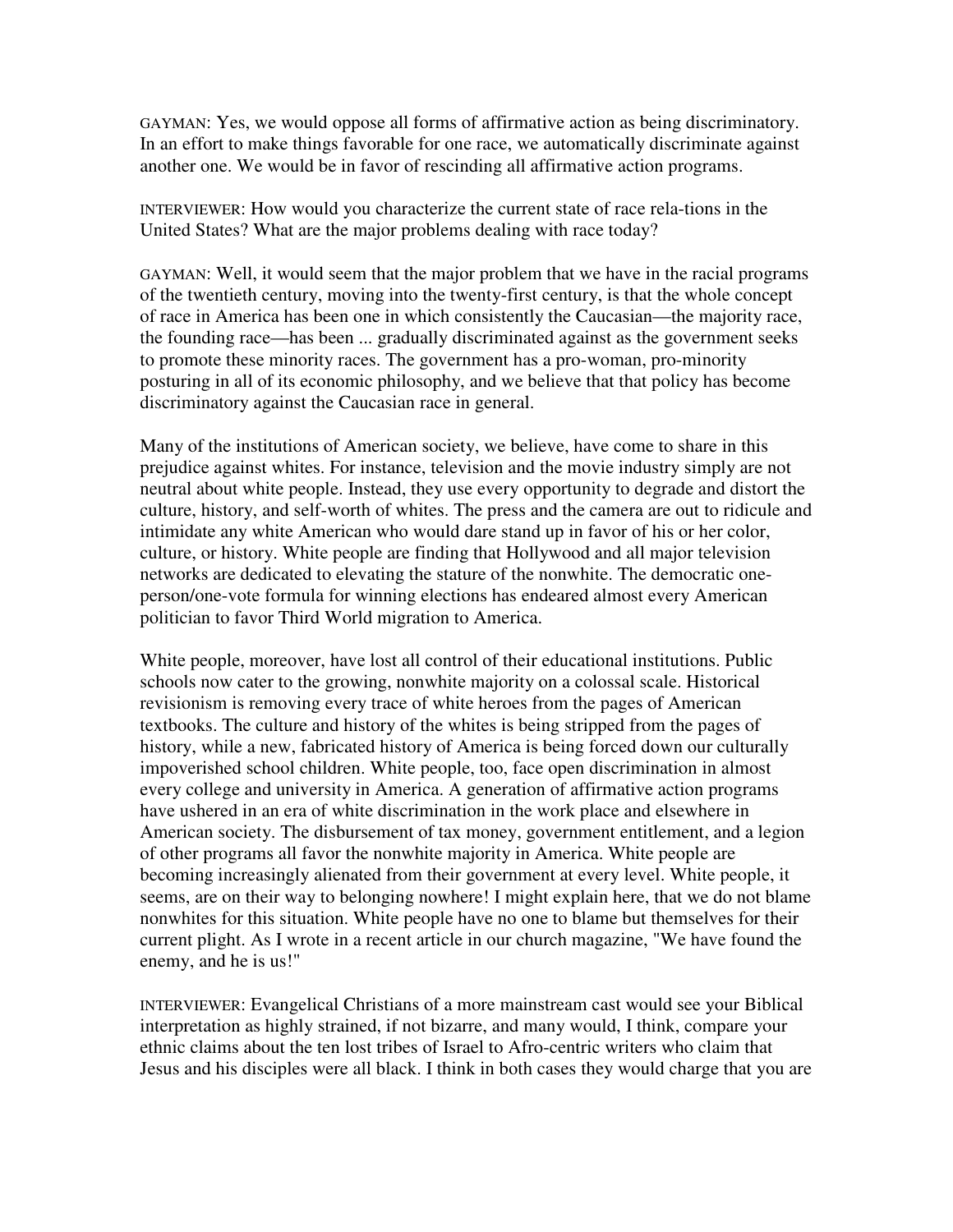motivated by some kind of ethnic self-congratulation or ethnic chauvinism. How would you respond to that kind of critique?

GAYMAN: I would respond to that critique by simply saying that until the turn of the twentieth century, until the year 1900, almost all of the philosophical and religious beliefs of the Church of Israel, as we practice them today, all the moral standards and the theology that the Church of Israel embraces today, were basically the moral standard of America. This was true, in fact, up to and including the year 1950. So our moral standards today are the moral standards that were in place throughout most of the history of America. Now with regard to our racial beliefs, we believe that the only difference between the way the Church of Israel understands and ministers to the racial issues of our day, the primary difference between the Church of Israel and mainstream Christianity, is that most of the white people—and certainly most of the white people in the rural sectors of the United States of America—believe in separation of the races in marriage and in worship, but they are reluctant to make that belief system public. The major difference that separates us from the vast majority of all Caucasians in America is that we do not hide our belief regarding racial separatism. Just look at America's white suburbs. White people have engaged in a white flight out of the inner cities and have congregated into the suburbs, and as the old suburbs fill up with a racial mix, we find a new white flight out of those suburbs into new all-white or nearly all-white areas. All of those people believe in their hearts what the Church of Israel practices, that is, the separation of the races.

And if I were to travel and visit the vast majority of all Anglo-Saxon religious services on a given Sunday morning in the rural villages and hamlets of this country, I would find ethnic separatism from beginning to end. Very seldom will I find a person of another race worshipping in these churches. I have personally visited any number of Protestant and Catholic churches on a Sunday morning in the villages and towns of southwest Missouri, and seldom do I find any person of another race other than Caucasian in those places of worship. In fact, I can go even to places where there is a distinctive nonwhite population and still can't find that racial mix in the churches. Now, the Church of Israel is out on the cutting edge of not hiding anything. We're trying to say what we want for ourselves, we want for all other races. We ask nothing for ourselves that we do not want for everyone else. Now some people would frown upon what we call good. We believe that racial, ethnic separatism by Biblical standards is what God ordained from the beginning of the creation, so we practice it. We have no problem with those who choose not to, but at the same time we feel that we are being deprived of *our* civil rights. We're being deprived of our First Amendment rights when the news media and even those not part of the news media want to point a discriminating finger at us because we have a right to practice our religious conscience just as everyone else does. Even though some people may call our belief system radically different from theirs, that's what America is all about. We're a nation of great religious and racial diversity. But we find it increasingly more and more difficult to practice *our* definition of ethnic separatism because in the very country of great religious, racial, and ethnic diversity, in the very country that promises such a democratic and liberal belief system to be practiced within its borders, there seems to be a growing unwillingness to allow Caucasian people to practice their religious differences and uniqueness.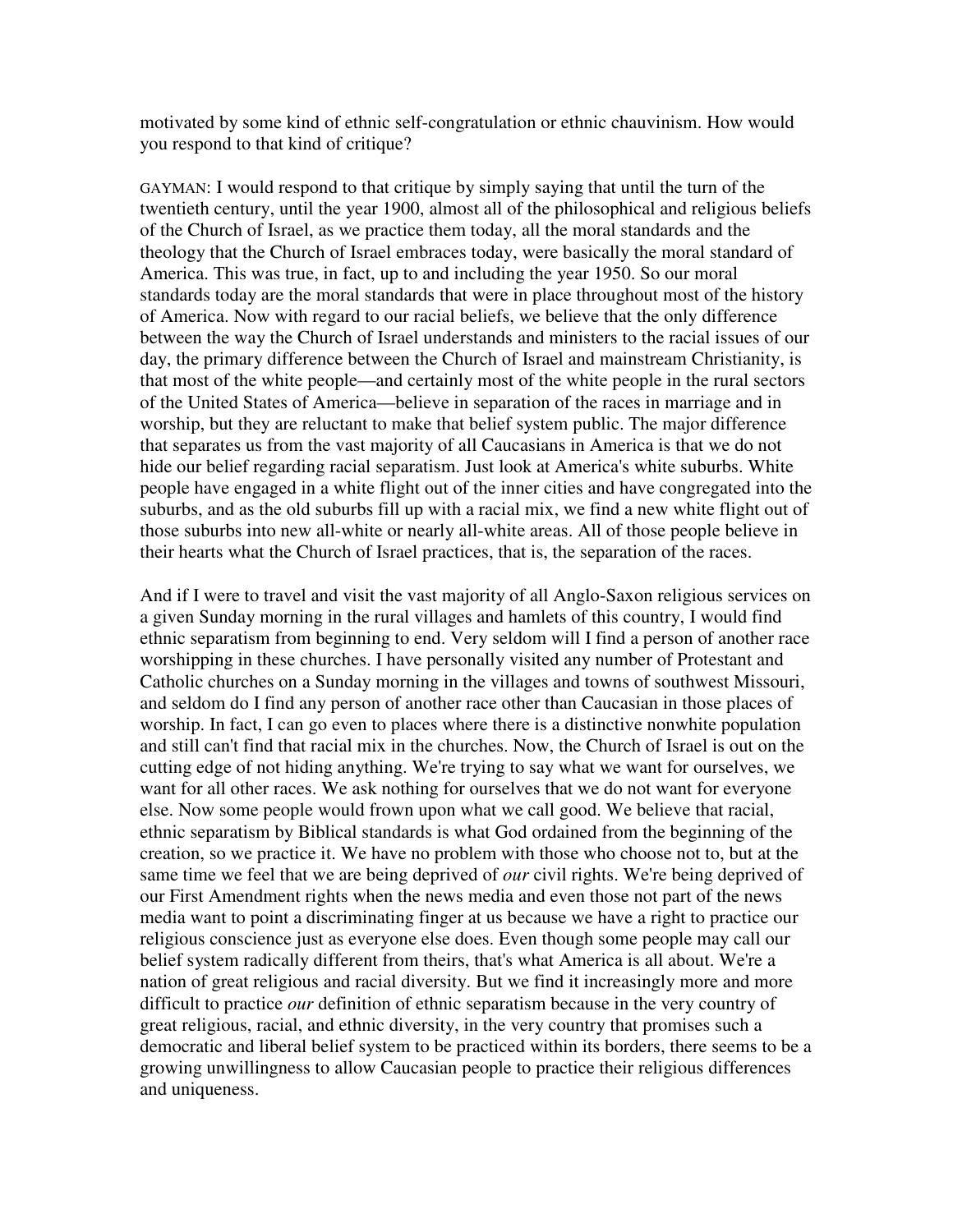INTERVIEWER: Well, that's the end of our formal questions. Is there anything else that you would like to tell us that we haven't discussed?

GAYMAN: Yes, there is. There is one other area that has not been touched upon that I think is extremely important.

INTERVIEWER: Please explain.

GAYMAN: The Church of Israel is not now, nor has it ever been, antigovernment, meaning that one of the cardinal principles of our belief system is that we are bounded by Scripture to offer daily prayers and supplication for all civil leaders and rulers, regardless of their political affiliation, that we are scripturally bound to be peaceful, law-abiding citizens. We endeavor to maintain close communion and relationships with all government levels of authority. We have open communion with all law-enforcement agencies in the county, state, and federal government. The church here makes no effort whatsoever to teach animosity or hostility toward civil government. We believe very strongly that good citizenship consists of obeying every ordinance of government at every level until government forbids us from doing something that God commands or commands us to do something that God forbids. So we are a very law-abiding church and again, that, we believe, clearly separates us from what we'll call some of the radical behavior that has been exhibited in certain religious circles of this country in recent years. The people of the Church of Israel are hard-working, honest, law-abiding people, and they believe in complying with all ordinances of government. They have responded to the call of their country in every war of this century. They have paid their taxes. They comply with all state driving licensing requirements and registration. So we are not part of any so-called civil rebellion movement. The Church of Israel has never belonged to Operation Rescue. We have never picketed abortion clinics. We have never been part of any civil disobedience group in this country. In the entire history of the church, we have an impeccably clean record insofar as law enforcement is concerned.

There is also one final thing I would like to say by way of summary about the scriptural basis of our core beliefs. A mere cursory examination of the corpus of the Bible should quickly dispel any idea that the lost ten tribes of Israel are not a vital and imperative subject. From cover to cover, the Bible is a book about Israel and God's plan for them. At the end of the Bible, in the apocalyptic Book of Revelation, the people known as Israel remain its focus and grand theme of God's Kingdom on earth. From Genesis 12:1 through the remainder of the entire Old Testament Canon of Scripture, the Bible is written to, for, and about the twelve tribes of Israel. The New Testament itself is a confirmation of what God promised the twelve tribes of Israel in the pages of the Old Testament Scripture. The Bible is the family history of the Israelite people. Every author of the Divine Word of God, Genesis to Revelation, was an Israelite. The Law, Prophets, Psalms, History, Gospels, and Epistles are all about the twelve tribes of Israel.

The final eschatological view of Bible history targets the fulfillment of God's promise to Israel. The redemption of Israel was the first priority of Jesus Christ coming as the anointed Messiah. The return of Jesus Christ (the Greater David) to rule from the Throne